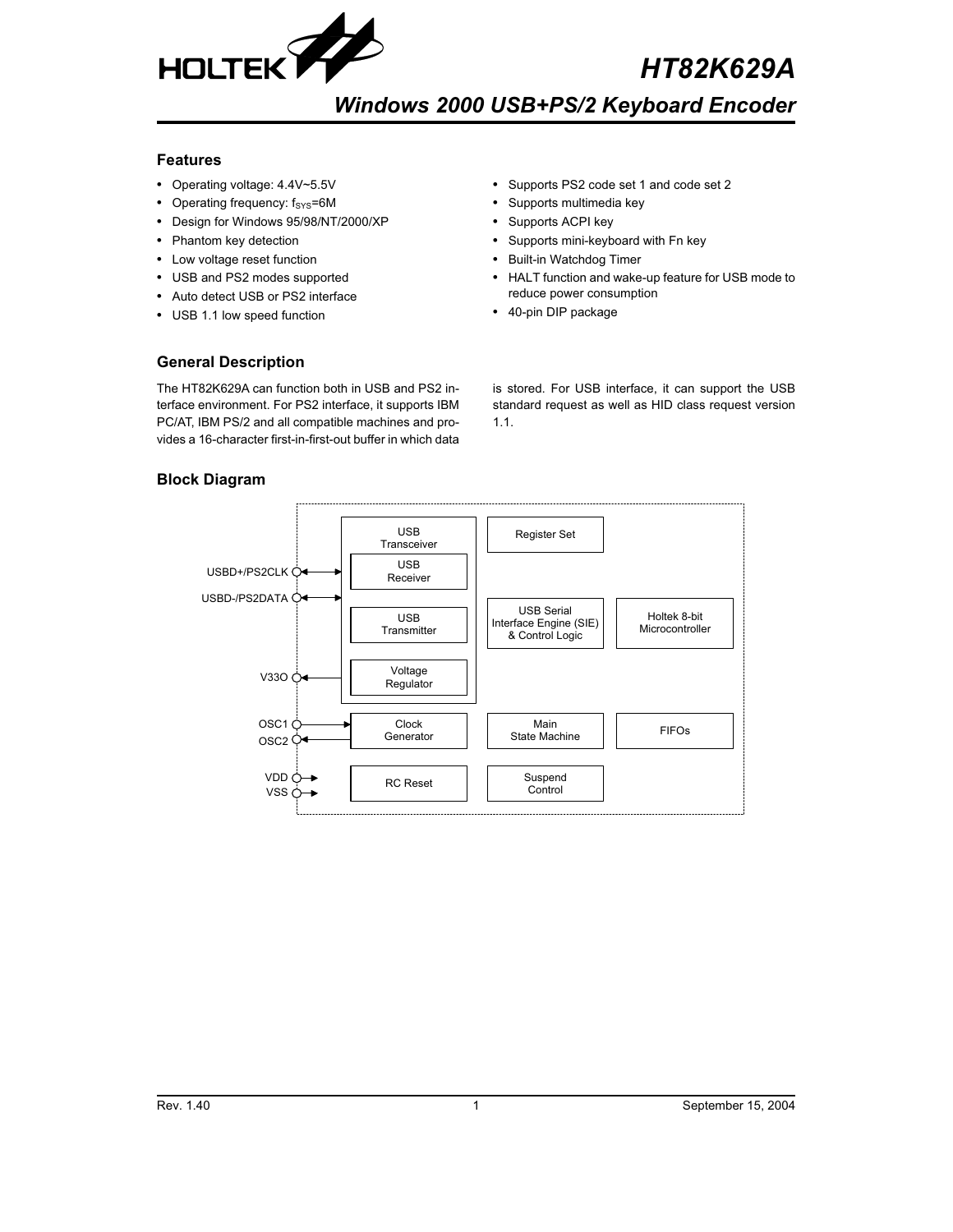

# **Pin Assignment**

| C <sub>17</sub>    | 1              | 40 | C18             |
|--------------------|----------------|----|-----------------|
| C <sub>16</sub> [  | $\overline{2}$ | 39 | C19             |
| R3 I               | 3              | 38 | R <sub>4</sub>  |
| R2 I               | 4              | 37 | R <sub>5</sub>  |
| R1 I               | 5              | 36 | R <sub>6</sub>  |
| R0 I               | 6              | 35 | R7              |
| Fn Sel [           | 7              | 34 | C <sub>11</sub> |
| NUM [              | 8              | 33 | C <sub>10</sub> |
| CAPS I             | 9              | 32 | C <sub>9</sub>  |
| <b>SCROLL</b>      | 10             | 31 | C <sub>8</sub>  |
| $C12$ <sup>[</sup> | 11             | 30 | OSCI            |
| C <sub>13</sub> [  | 12             | 29 | OSCO            |
| C <sub>14</sub> [  | 13             | 28 | <b>RESET</b>    |
| C15                | 14             | 27 | <b>VSS</b>      |
| VDD I              | 15             | 26 | C7              |
| V330 I             | 16             | 25 | C <sub>6</sub>  |
| USBD+/CLK I        | 17             | 24 | C <sub>5</sub>  |
| USBD-/DATA I       | 18             | 23 | C <sub>4</sub>  |
| C0 I               | 19             | 22 | C3              |
| C1[                | 20             | 21 | C <sub>2</sub>  |
|                    | HT82K629A      |    |                 |
|                    | 40 DIP-A       |    |                 |
|                    |                |    |                 |

# **Pin Description**

| Pin No.                                   | <b>Pin Name</b>            | <b>I/O</b> | <b>Description</b>                                                                              |
|-------------------------------------------|----------------------------|------------|-------------------------------------------------------------------------------------------------|
| $1, 2, 11 - 14$<br>19~26, 31~34<br>39, 40 | $CO - C19$                 | O          | Keyboard matrix scanning output pins                                                            |
| $3 - 6$ , $35 - 38$                       | $R0 - R7$                  |            | Keyboard matrix scanning input pins                                                             |
| 7                                         | Fn Sel                     |            | Mini-keyboard select, the function is enabled if connected to VSS.                              |
| 8                                         | <b>NUM</b>                 | O          | Num lock indicator                                                                              |
| 9                                         | <b>CAPS</b>                | O          | Caps lock indicator                                                                             |
| 10                                        | <b>SCROLL</b>              | O          | Scroll lock indicator                                                                           |
| 15                                        | <b>VDD</b>                 |            | Positive power supply                                                                           |
| 16                                        | V33O                       |            | 3.3V regulator output                                                                           |
| 17                                        | USBD+/CLK                  | 1/O        | USBD- or PS2 CLK I/O line<br>USB or PS2 function is controlled by software control register.    |
| 18                                        | USBD-/DATA                 | 1/O        | USBD- or PS2 DATA I/O line<br>USB or PS2 function is controlled by software control register.   |
| 27                                        | <b>VSS</b>                 |            | Negative power supply, ground                                                                   |
| 28                                        | <b>RESET</b>               |            | Schmitt trigger input. Active low.                                                              |
| 29<br>30                                  | <b>OSCO</b><br><b>OSCI</b> | O          | OSCO, OSCI are connected to a 6MHz or 12MHz crystal/resonator for<br>the internal system clock. |

# **Absolute Maximum Ratings**

Note: These are stress ratings only. Stresses exceeding the range specified under "Absolute Maximum Ratings" may cause substantial damage to the device. Functional operation of this device at other conditions beyond those listed in the specification is not implied and prolonged exposure to extreme conditions may affect device reliability.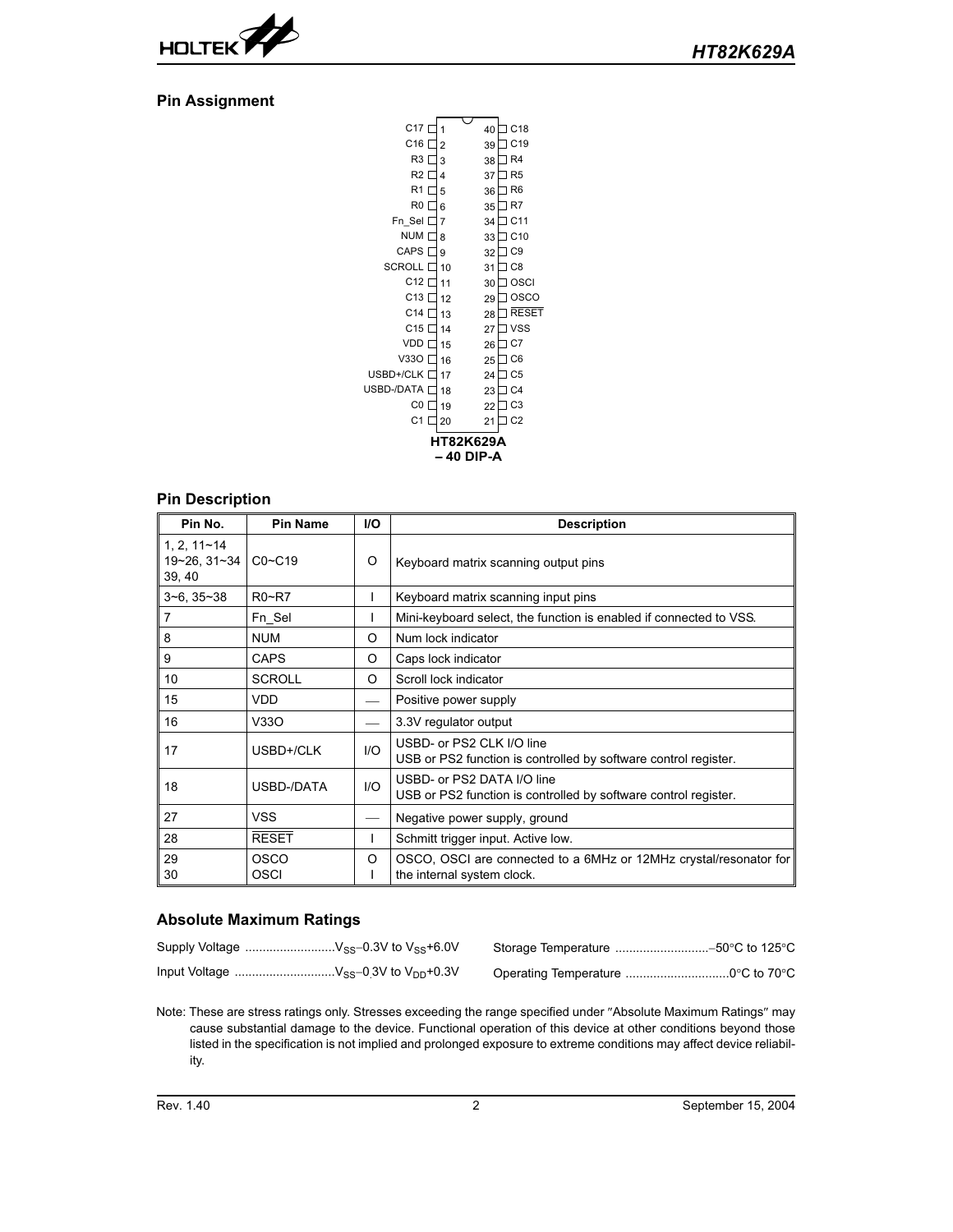

# **D.C. Characteristics**

|--|--|

|                   | <b>Parameter</b>                                     |                       | <b>Test Conditions</b>       |                    |       | Max.               | <b>Unit</b>    |
|-------------------|------------------------------------------------------|-----------------------|------------------------------|--------------------|-------|--------------------|----------------|
| Symbol            |                                                      | <b>V<sub>DD</sub></b> | <b>Conditions</b>            | Min.               | Typ.  |                    |                |
| $V_{DD}$          | <b>Operating Voltage</b>                             | 5V                    |                              | 4.4                |       | 5.5                | $\vee$         |
| $f_{\rm{SYS}}$    | <b>Operating Frequency</b>                           | 5V                    | $f_{\text{SYS}}=6MHz$        | 5.9747             | 6     | 6.0258             | <b>MHz</b>     |
| l <sub>SB</sub>   | <b>Standby Current</b>                               | 5V                    | No load, system HALT         |                    |       | 500                | μA             |
| $I_{OP}$          | <b>Operating Current</b>                             | 5V                    | No load, $f_{\rm{SYS}}=6MHz$ |                    |       | 12                 | m <sub>A</sub> |
| V <sub>V330</sub> | 3.3V Regulator Output                                | 5V                    | $I_{V33O} = -5mA$            | 3                  | 3.3   | 3.6                | V              |
| $R_{\sf ph}$      | Internal Pull-high Resistance<br>(C0~C19, R0~R7)     | 5V                    |                              | 25                 | 50    | 75                 | kΩ             |
| $V_{IL1}$         | Input Low Voltage for I/O Ports                      | 5V                    |                              | $\Omega$           |       | 0.8                | V              |
| V <sub>IH1</sub>  | Input High Voltage for I/O Ports                     | 5V                    |                              | 2                  |       | 5                  | V              |
| V <sub>IL2</sub>  | Input Low Voltage (RESET)                            | 5V                    |                              | $\Omega$           |       | 0.4V <sub>DD</sub> | V              |
| V <sub>IH2</sub>  | Input High Voltage (RESET)                           | 5V                    |                              | 0.9V <sub>DD</sub> |       | $V_{DD}$           | V              |
| I <sub>OL1</sub>  | Sink Current (Fn sel)                                | 5V                    | $V_{\Omega}$ = 0.4 V         | 10                 | 25    |                    | mA             |
| I <sub>OL2</sub>  | Sink Current (R0~R7)                                 | 5V                    | $V_{\Omega}$ = 0.4 V         | 5                  | 10    |                    | mA             |
| I <sub>OL3</sub>  | Sink Current (C0~C19, NUM,<br>CAPS, SCROLL)          | 5V                    | $V_{OL} = 0.4V$              | 2                  | 4     |                    | mA             |
| I <sub>OL4</sub>  | Sink Current (C0~C19, NUM,<br>CAPS, SCROLL)          | 5V                    | $V_{\Omega} = 3.4V$          | 12                 | 17    |                    | mA             |
| I <sub>OH1</sub>  | Source Current (Fn sel)                              | 5V                    | $VOH=3.4V$                   | $-8$               | $-16$ |                    | mA             |
| I <sub>OH2</sub>  | Source Current (C0~C19,<br>R0~R7, NUM, CAPS, SCROLL) | 5V                    | $VOH=3.4V$                   | $-2$               | $-5$  |                    | mA             |

# **A.C. Characteristics** Ta=25°C

| Svmbol      | <b>Parameter</b>                         | <b>Test Conditions</b> |                   | Min. | Typ. | ∣Max. ∣Unit I |
|-------------|------------------------------------------|------------------------|-------------------|------|------|---------------|
|             |                                          |                        | <b>Conditions</b> |      |      |               |
| <b>TWDT</b> | Built-in 32kHz RC OSC for Watchdog Timer | --                     |                   |      | 32   | kHz           |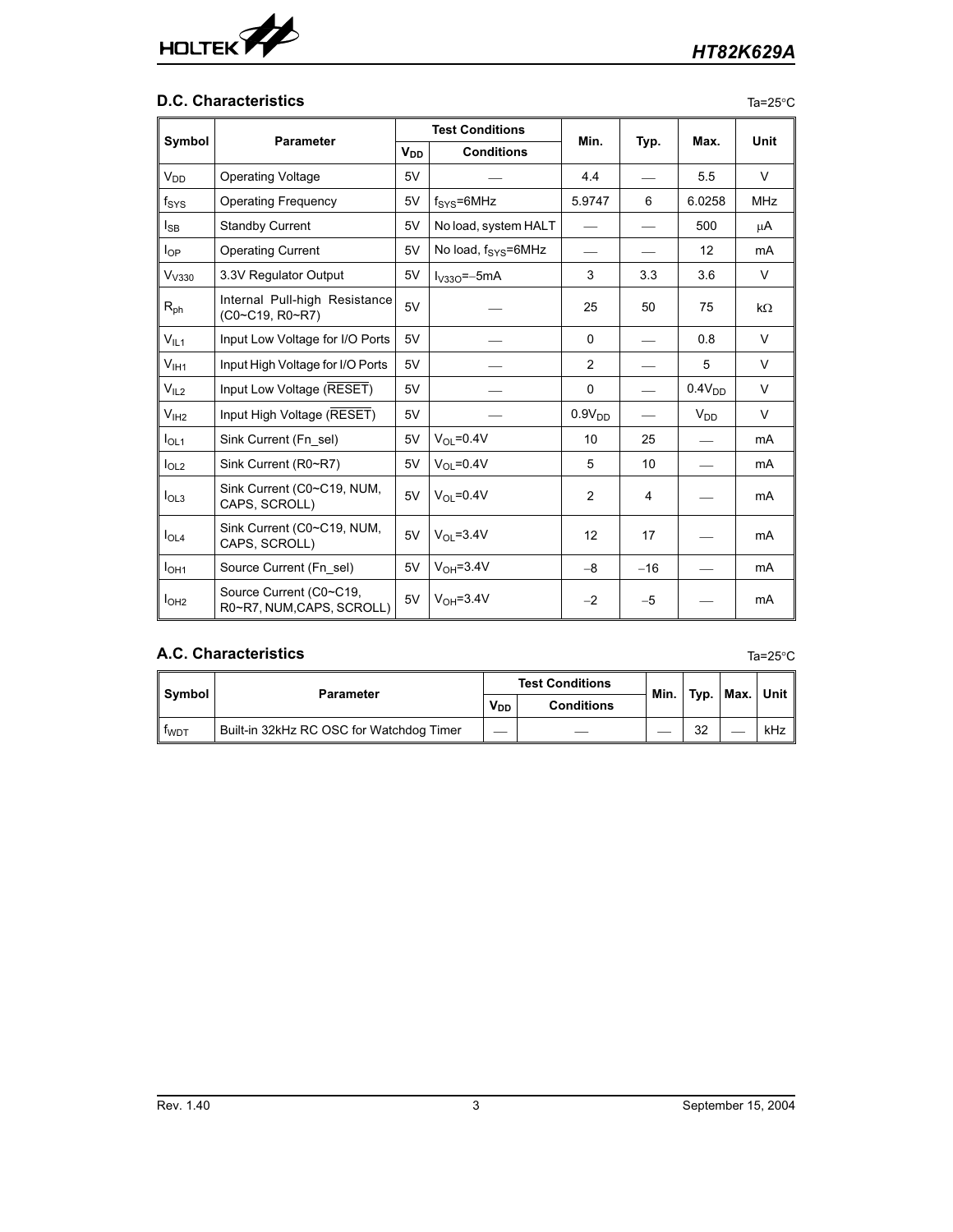

# **Functional Description**

## **Command from the Host**

The following table shows the commands that the host may send and their hexadecimal values.

| Command                             | <b>Hex Value</b> |
|-------------------------------------|------------------|
| Set/Reset Status Indicators         | FD               |
| Echo                                | EЕ               |
| Invalid Command                     | EF               |
| Select Alternate Scan Codes         | F <sub>0</sub>   |
| Invalid Command                     | F <sub>1</sub>   |
| Read ID                             | F2               |
| Set Typematic Rate/Delay            | F <sub>3</sub>   |
| Enable                              | F4               |
| Default Disable                     | F <sub>5</sub>   |
| <b>Set Default</b>                  | F <sub>6</sub>   |
| Set All Keys - Typematic            | F7               |
| Set All Keys - Make/Break           | F8               |
| Set All Keys - Make                 | F9               |
| Set All Keys - Typematic/Make/Break | FA               |
| Set Key Type - Typematic            | FB               |
| Set Key Type - Make/Break           | FC.              |
| Set Key Type - Make                 | FD               |
| Resend                              | FF               |
| Reset                               | FF               |

The commands may be sent to the HT82K629A at any time and the HT82K629A will respond within 25ms except when performing the internal diagnostics or executing a Reset command.

## **EDH Set/Reset Status Indicators**

Three status indicators on the keyboard-Num Lock, Caps Lock, and Scroll Lock-are accessible by the host. The HT82K629A activates or deactivates these indicators when it receives a valid command-code sequence from the system. The command sequence begins with the command byte (hex ED). The HT82K629A responds to the command byte with ACK, discontinues scanning, assignments for this option byte are as follow:

| Bit | Indicator             |  |  |  |
|-----|-----------------------|--|--|--|
|     | Scroll Lock Indicator |  |  |  |
|     | Num Lock Indicator    |  |  |  |
| 2   | Caps Lock Indicator   |  |  |  |
|     | Reserved (Must be 0)  |  |  |  |

If a bit for an indicator is set to 1, the indicator is turned on. If a bit is set to 0, the indicator is turned off.

The HT82K629A responds to the option byte with ACK, sets the indicators and if the HT82K629A was previously enabled, continues scanning. The status of the indicators will reflect the bits in the option byte and can be activated or deactivated in any combination. If another command is received in place of the option byte, execution of the Set/Reset Mode Indicators command is stopped, with no change to the indicator status, and the new command is processed.

Immediately after power-on, the lights default to the off state. If the Set Default and Default Disable commands are received, the lamps remain in the state they were in before the command was received.

### **EEH Echo**

Echo is a diagnostic aid. When the HT82K629A receives this command, it issues a hex EE response and if the HT82K629A was previously enabled, continues scanning.

#### **EFH and F1H - Invalid Command**

EFH and F1H are invalid commands and are not supported. If HT82K629A receives one of these and sends it, the HT82K629A will not acknowledge the command, but returns a Resend command and continues in its previous scanning state.

#### **F0H Select Alternate Scan Codes**

This command instructs the HT82K629A to select one of the two sets of scan codes. The HT82K629A acknowledges receipt of this command with ACK, clears both the output buffer and the typematic key. The host then sends the option byte and the keyboard responds with another ACK. An option byte value of hex 01 selects scan code set 1, hex 02 selects set 2.

An option byte value of hex 00 causes the HT82K629A to acknowledge with ACK and sends a byte telling the host which scan code set is currently in use.

After establishing the new scan code set, the HT82K629A returns to the scanning state it was in before receiving the Select Alternate Scan Codes command.

## **F2H Read ID**

This command requests identification information from the HT82K629A. The HT82K629A responds with ACK, discontinues scanning and sends the two keyboard ID bytes hex 83h and ABh. After the output of the second ID byte, the HT82K629A resumes scanning.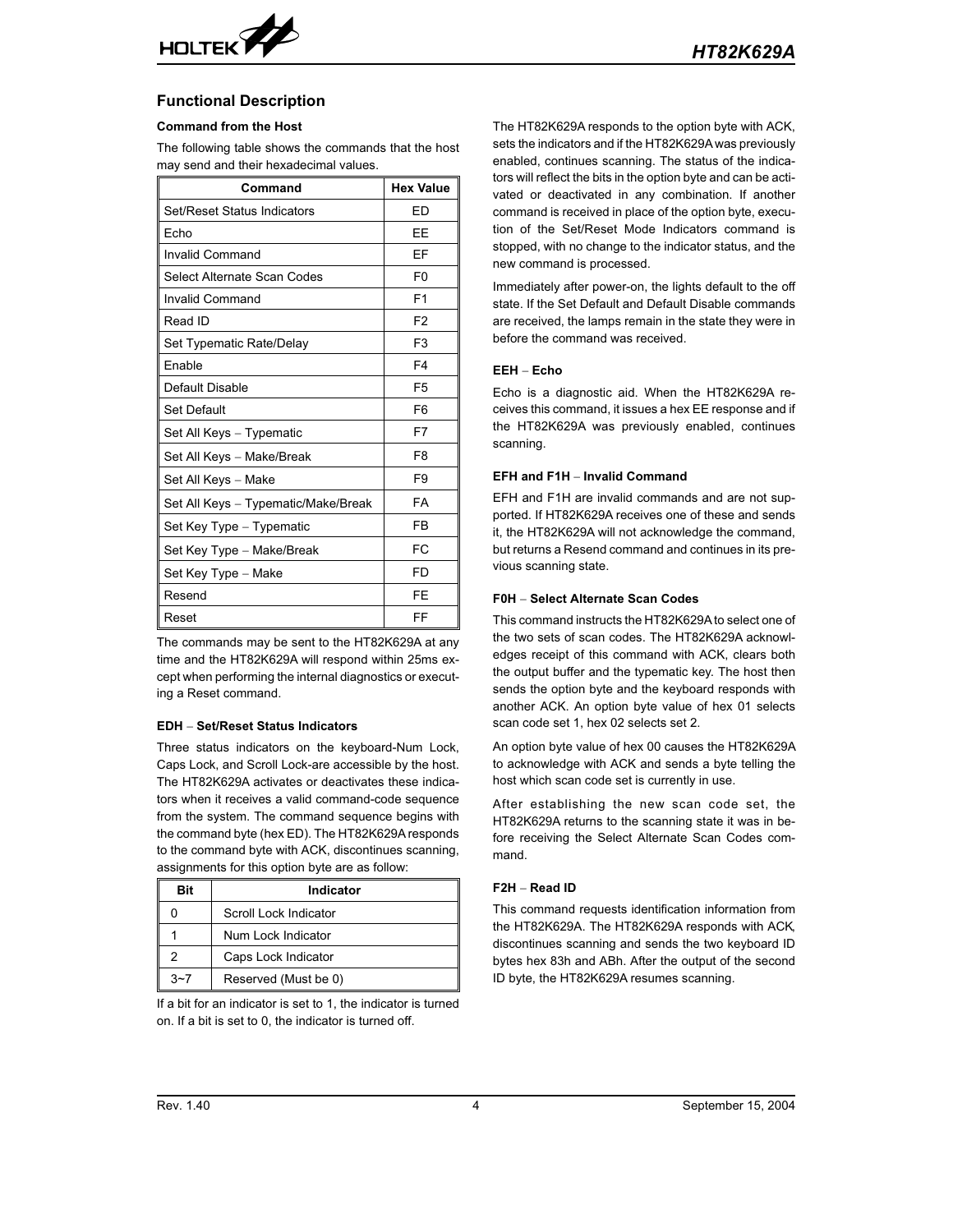

#### **F3H Set Typematic Rate/Delay**

The host issues the Set Typematic Rate/Delay command to change the typematic rate and delay. The HT82K629A responds to the command with ACK, stops scanning and waits for the system to issue the rate/delay value byte. The HT82K629A responds to the value byte with another ACK, sets the rate and delay to the value indicated, and continues scanning (if it was previously enabled). Bits 6 and 5 indicate the delay, and bits 4, 3, 2, 1 and 0 indicate the rate. Bit7 is always 0. The delay is equal to 1 plus the binary value bit 6 and 5, multiplied by  $250$ ms $\pm$ 20%.

The period (interval from one typematic output to the next) is determined by the following equation:

Period = (8+A)\*(2^B)\*0.00417 seconds.

Where:

A = binary value of bits 2, 1, and 0.

B = binary value of bits 4, and 3.

The typematic rate is 1 for each period and are listed as follows:

| <b>Bit</b> | <b>Typematic</b><br>Rate $\pm$ 20% | <b>Bit</b> | <b>Typematic</b><br>Rate $\pm$ 20% |
|------------|------------------------------------|------------|------------------------------------|
| 00000      | 30.0                               | 10000      | 7.5                                |
| 00001      | 26.7                               | 10001      | 6.7                                |
| 00010      | 24.0                               | 10010      | 6.0                                |
| 00011      | 21.8                               | 10011      | 5.5                                |
| 00100      | 20.0                               | 10100      | 5.0                                |
| 00101      | 18.5                               | 10101      | 4.6                                |
| 00110      | 17.1                               | 10110      | 4.3                                |
| 00111      | 16.0                               | 10111      | 4.0                                |
| 01000      | 15.0                               | 11000      | 3.7                                |
| 01001      | 13.3                               | 11001      | 3.3                                |
| 01010      | 12.0                               | 11010      | 3.0                                |
| 01011      | 10.9                               | 11011      | 2.7                                |
| 01100      | 10.0                               | 11100      | 2.5                                |
| 01101      | 9.2                                | 11101      | 2.3                                |
| 01110      | 8.0                                | 11110      | 2.1                                |
| 01111      | 8.0                                | 11111      | 2.0                                |

The default values for the HT82K629A are as follows:

Typematic rate= 10.9 characters per second  $\pm$  20%

Delay =  $500ms \pm 20%$ 

The execution of this command stops without changes to the existing rate if another command is received instead of the rate/delay value byte.

#### **F4H Enable**

Upon receipt of this command, the HT82K629A will respond with ACK, clears its output buffer, clears the last typematic key, and starts scanning.

#### **F5H Default Disable**

The Default Disable command resets all conditions to the power on default states. The HT82K629A will respond with ACK, clears its output buffer, sets the default typematic rate/delay, and clears the last typematic key. The HT82K629A then stops scanning and awaits further command.

## **F6H** - Set Default

The Set Default command resets all conditions to the power on default states. The HT82K629A will respond with ACK, clears its output buffer, sets the default key typematic rate/delay, and clears the last typematic key then continues scanning.

## **F7H, F8H, F9H, FAH Set All Keys**

Since HT82K629A do not support keyboard code set 3 format, so it will not acknowledge the command but returns a Resend command and continues in its previous scanning state.

#### FBH, FCH, FDH - Set Key Type

Since HT82K629A do not support keyboard code set 3 format, so it will not acknowledge the command but returns a Resend command and continues in its previous scanning state.

## **FEH Resend**

The host sends this command when it detects an error in any transmission from the HT82K629A. It is sent only after a data transmission and before the host allows the next data output. When a Resend is received, the HT82K629A sends the previous output again (unless the previous output was Resent, in which case the HT82K629A sends the last byte before the Resend command).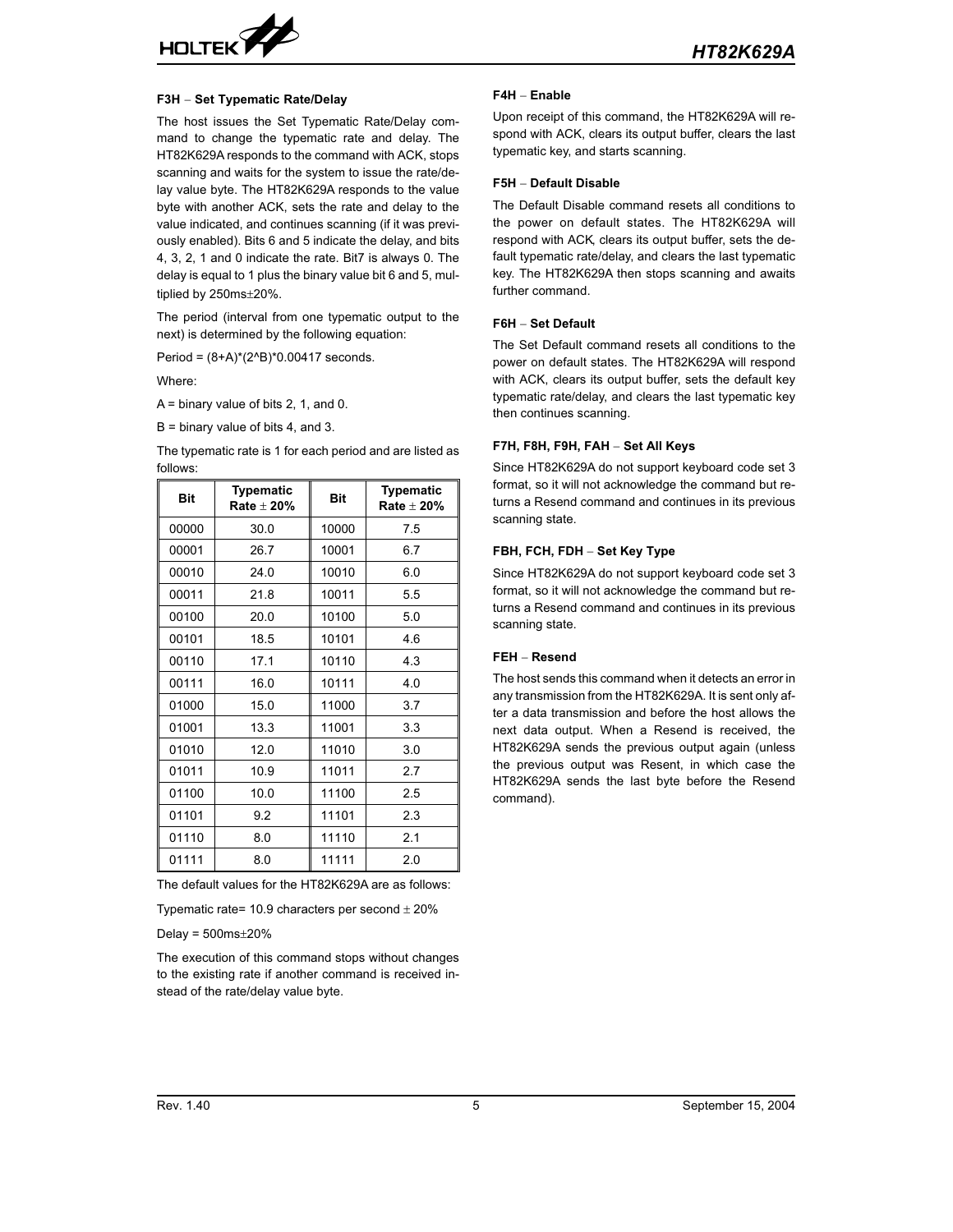

### **Commands to the Host**

The following table shows the commands that the HT82K629A may send to the host and their hexadecimal values.

| Command                     | <b>Hex Value</b> |  |  |
|-----------------------------|------------------|--|--|
| Key Detection Error/Overrun | 00 (Code Set 2)  |  |  |
| Keyboard ID                 | 83AB             |  |  |
| <b>Bat Completion Code</b>  | AA               |  |  |
| <b>Bat Failure Core</b>     | FC               |  |  |
| Echo                        | FF               |  |  |
| Acknowledge                 | FA               |  |  |
| Resend                      | FE               |  |  |
| Key Detection Error/Overrun | FF (Code Set 1)  |  |  |

## **00H or FFH Key Detection Error**

The HT82K629A sends a key detection error character if conditions in the keyboard make it impossible to identify a switch closure. If the HT82K629A is using scan code set 1, the code is FFH. For sets 2, the code is 00H.

### **00H or FFH Overrun**

An overrun character is placed in the HT82K629A buffer and replaces the last code when the buffer capacity has been exceeded. The code is sent to the host when it reaches the top of the buffer queue. If the HT82K629A is using scan code set 1, the code is FFH. For sets 2, the code is 00H.

## **83AbH Keyboard ID**

The keyboard ID consists of 2 bytes, Hex 83AbH. The HT82K629A responds to the Read ID with ACK, discontinues scanning and sends 2 ID bytes. The low byte is sent first followed by the high byte. Following the output of Keyboard ID, the HT82K629A begins scanning.

### **EEH Echo**

The HT82K629A sends this code in response to an Echo command.

#### **AAH BAT Completion Code**

Following a satisfactory completion of the BAT, the HT82K629A sends AAH. Any other code indicates keyboard failure.

## **FCH BAT Failure Code**

If a BAT failure occurs, the HT82K629A sends this code, discontinues scanning and waits for a host response or reset.

## **FEH Resend**

The HT82K629A issues a Resend command following receipt of an invalid input or any input with incorrect parity. If the host sends nothing to the HT82K629A, no response is required.

#### **Data Communications**

- Data output
	- If CLK=0, no transmission (keyboard is inhibited).
	- If CLK=1, DATA=0, no transmission (system request to send).
	- If CLK=1, DATA=1, transmission permitted.
	- Data will be valid before the trailing edge and beyond the leading edge of the clock.
	- The KB checks the clock line for an active level every 60ms.
	- If line contention occurs (system brings the clock low before the tenth clock), set clock=data=high.
- Data input
	- The system overrides the clock line for at least 60ms.
	- The keyboard checks the clock line state at intervals of 10ms.
	- If a system request-to-send is detected, the keyboard counts 11 data bits.
	- Data will be valid before the rising edge and beyond the falling edge.
	- After the 10th bit, the keyboard checks for an active level on the "data" line. If the line is active it is forced to be inactive, and counts one more bits.
		- Note: This action signals the system that the keyboard has received its data. Upon reception of this signal, the system returns to the ready state, in which it can accept keyboard outputs or goes to the inhibit state until it is ready.

If the keyboard "data" line is found to be at an inactive level following the 10th bit, a frame error has occurred, and the keyboard continues to count until the "data" line becomes active. The keyboard then makes the "data" line inactive and sends a Resend.

#### **Data Stream**

| Mode 1,2,3 |                      |  |  |  |
|------------|----------------------|--|--|--|
| B1         | Start bit (always 0) |  |  |  |
| <b>B2</b>  | Data bit 0           |  |  |  |
| B3         | Data bit 1           |  |  |  |
| B4         | Data bit 2           |  |  |  |
| <b>B5</b>  | Data bit 3           |  |  |  |
| Β6         | Data bit 4           |  |  |  |
| B7         | Data bit 5           |  |  |  |
| B8         | Data bit 6           |  |  |  |
| <b>B</b> 9 | Data bit 7           |  |  |  |
| <b>B10</b> | Parity bit (odd par) |  |  |  |
| B11        | Stop bit (always 1)  |  |  |  |

Note: The parity bit is either 1 or 0, and the 8 data bits, plus the parity bit, always have an odd number of 1us.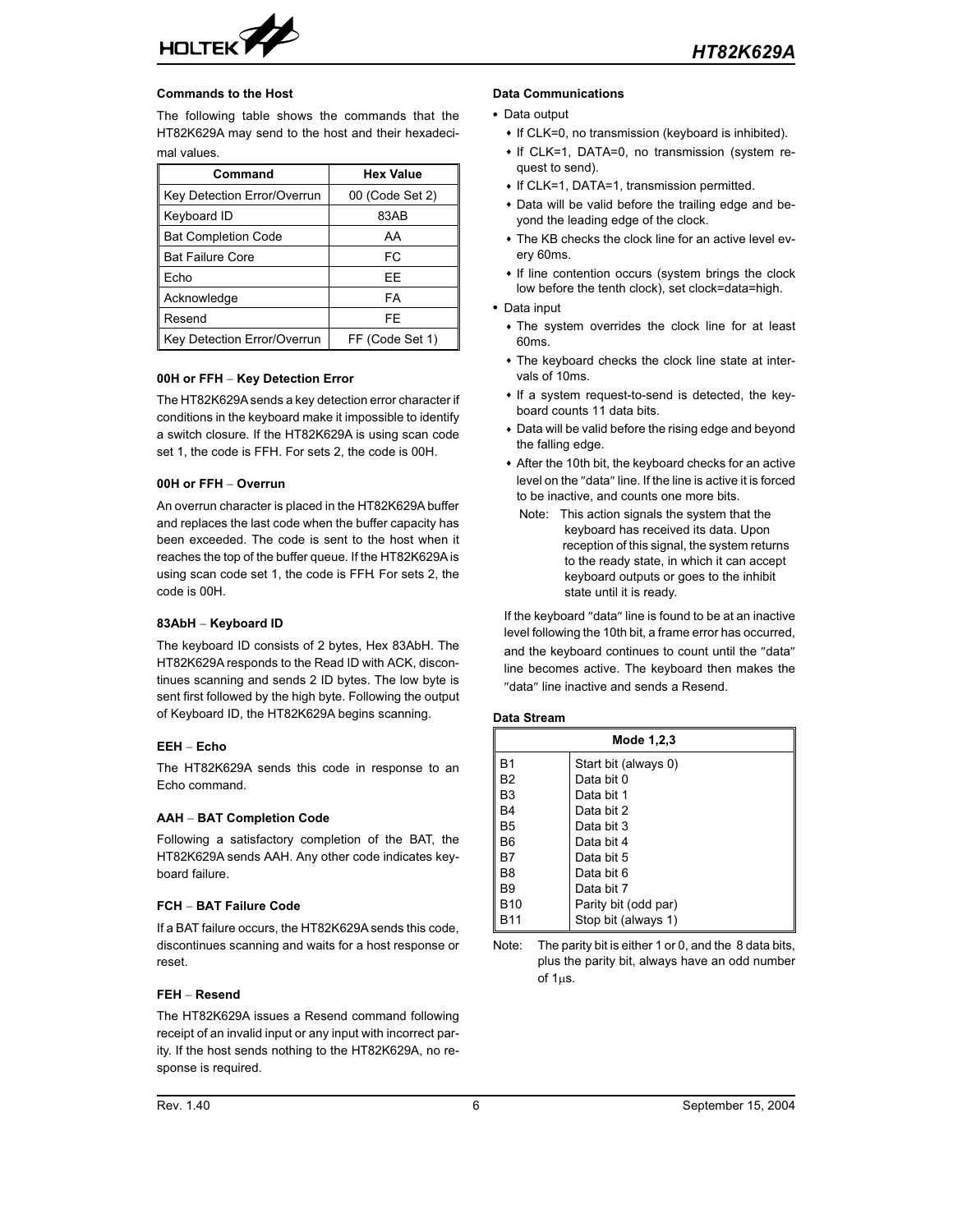

# **Key Code Set 1**

|                | <b>Key Number</b><br>and Symbol |                          | <b>Make/Break Code</b> | <b>Key Number</b><br>and Symbol |                      |                          | <b>Make/Break Code</b> |
|----------------|---------------------------------|--------------------------|------------------------|---------------------------------|----------------------|--------------------------|------------------------|
| 1              | $\tilde{\phantom{a}}$           | $\blacksquare$           | 29/A9                  | 47                              |                      | X                        | 2D/AD                  |
| $\overline{2}$ | Ţ                               | 1                        | 02/82                  | 48                              | C                    |                          | 2E/AE                  |
| 3              | @                               | $\boldsymbol{2}$         | 03/83                  | 49                              |                      | $\vee$                   | 2F/AF                  |
| 4              | $\#$                            | 3                        | 04/84                  | 50                              |                      | B                        | 30/B0                  |
| 5              | \$                              | $\overline{4}$           | 05/85                  | 51                              |                      | N                        | 31/B1                  |
| 6              | %                               | 5                        | 06/86                  | 52                              |                      | M                        | 32/B2                  |
| $\overline{7}$ | $\boldsymbol{\wedge}$           | 6                        | 07/87                  | 53                              | $\,<$                | $\,$                     | 33/B3                  |
| 8              | &                               | $\overline{7}$           | 08/88                  | 54                              | $\,$                 |                          | 34/B4                  |
| 9              | $\star$                         | 8                        | 09/89                  | 55                              | $\gamma$             | $\prime$                 | 35/B5                  |
| 10             |                                 | 9                        | 0A/8A                  | 57                              |                      | Shift (R)                | 36/B6                  |
| 11             | $\lambda$                       | $\pmb{0}$                | 0B/8B                  | 58                              |                      | Ctrl $(L)$               | 1D/9D                  |
| 12             |                                 | $\overline{\phantom{a}}$ | 0C/8C                  | 60                              |                      | Alt $(L)$                | 38/B8                  |
| 13             | $\ddot{}$                       | $=$                      | 0D/8D                  | 61                              |                      | Space                    | 39/B9                  |
| 14             |                                 | Keycode14 (*J)           | 7D/FD                  | 62                              |                      | Alt $(R)$                | E0 38/E0 B8            |
| 15             |                                 | <b>Back Space</b>        | 0E/8E                  | 64                              |                      | Ctrl $(R)$               | E0 1D/E0 9D            |
| 16             |                                 | Tab                      | 0F/8F                  | 90                              |                      | Num Lock                 | 45/C5                  |
| 17             |                                 | Q                        | 10/90                  | 91                              | 7                    | Home                     | 47/C7                  |
| 18             |                                 | W                        | 11/91                  | 92                              | 4                    | $\leftarrow$             | 4B/CB                  |
| 19             |                                 | E                        | 12/92                  | 93                              | 1                    | End                      | 4F/CF                  |
| 20             |                                 | R                        | 13/93                  | 96                              | 8                    | $\uparrow$               | 48/C8                  |
| 21             |                                 | T                        | 14/94                  | 97                              | 5                    |                          | 4C/CC                  |
| 22             |                                 | Y                        | 15/95                  | 98                              | ↓<br>$\overline{2}$  |                          | 50/D0                  |
| 23             |                                 | U                        | 16/96                  | 99                              | $\pmb{0}$            | Ins                      | 52/D2                  |
| 24             |                                 | $\mathsf{I}$             | 17/97                  | 100                             |                      | $\star$                  | 37/B7                  |
| 25             |                                 | O                        | 18/98                  | 101                             | 9                    | PgUp                     | 49/C9                  |
| 26             |                                 | P                        | 19/99                  | 102                             | 6                    | $\rightarrow$            | 4D/CD                  |
| 27             | {                               | ſ                        | 1A/9A                  | 103                             | 3                    | PgDn                     | 51/D1                  |
| 28             | ł                               | 1                        | 1B/9B                  | 104                             | $\ddot{\phantom{0}}$ | Del                      | 53/D3                  |
| 29             |                                 | Keycode29 (*4)           | 2B/AB                  | 105                             |                      | $\overline{\phantom{0}}$ | 4A/CA                  |
| 30             |                                 | Caps Lock                | 3A/BA                  | 106                             |                      | +                        | 4E/CE                  |
| 31             |                                 | A                        | 1E/9E                  | 107                             |                      | Keycode107 (*B)          | 7E/FE                  |
| 32             |                                 | S                        | 1F/9F                  | 108                             |                      | Enter_R                  | E0 1C/E0 9C            |
| 33             |                                 | D                        | 20/A0                  | 110                             |                      | ESC                      | 01/81                  |
| 34             |                                 | F                        | 21/A1                  | 112                             |                      | F <sub>1</sub>           | 3B/BB                  |
| 35             |                                 | G                        | 22/A2                  | 113                             |                      | F <sub>2</sub>           | 3C/BC                  |
| 36             |                                 | H                        | 23/A3                  | 114                             |                      | F <sub>3</sub>           | 3D/BD                  |
| 37             |                                 | J                        | 24/A4                  | 115                             |                      | F <sub>4</sub>           | 3E/BE                  |
| 38             |                                 | Κ                        | 25/A5                  | 116                             |                      | F <sub>5</sub>           | 3F/BF                  |
| 39             |                                 | L                        | 26/A6                  | 117                             |                      | F <sub>6</sub>           | 40/C0                  |
| 40             | ÷                               | $\vdots$                 | 27/A7                  | 118                             |                      | F7                       | 41/C1                  |
| 41             | $^{\prime\prime}$               | $\pmb{r}$                | 28/A8                  | 119                             | F <sub>8</sub>       |                          | 42/C2                  |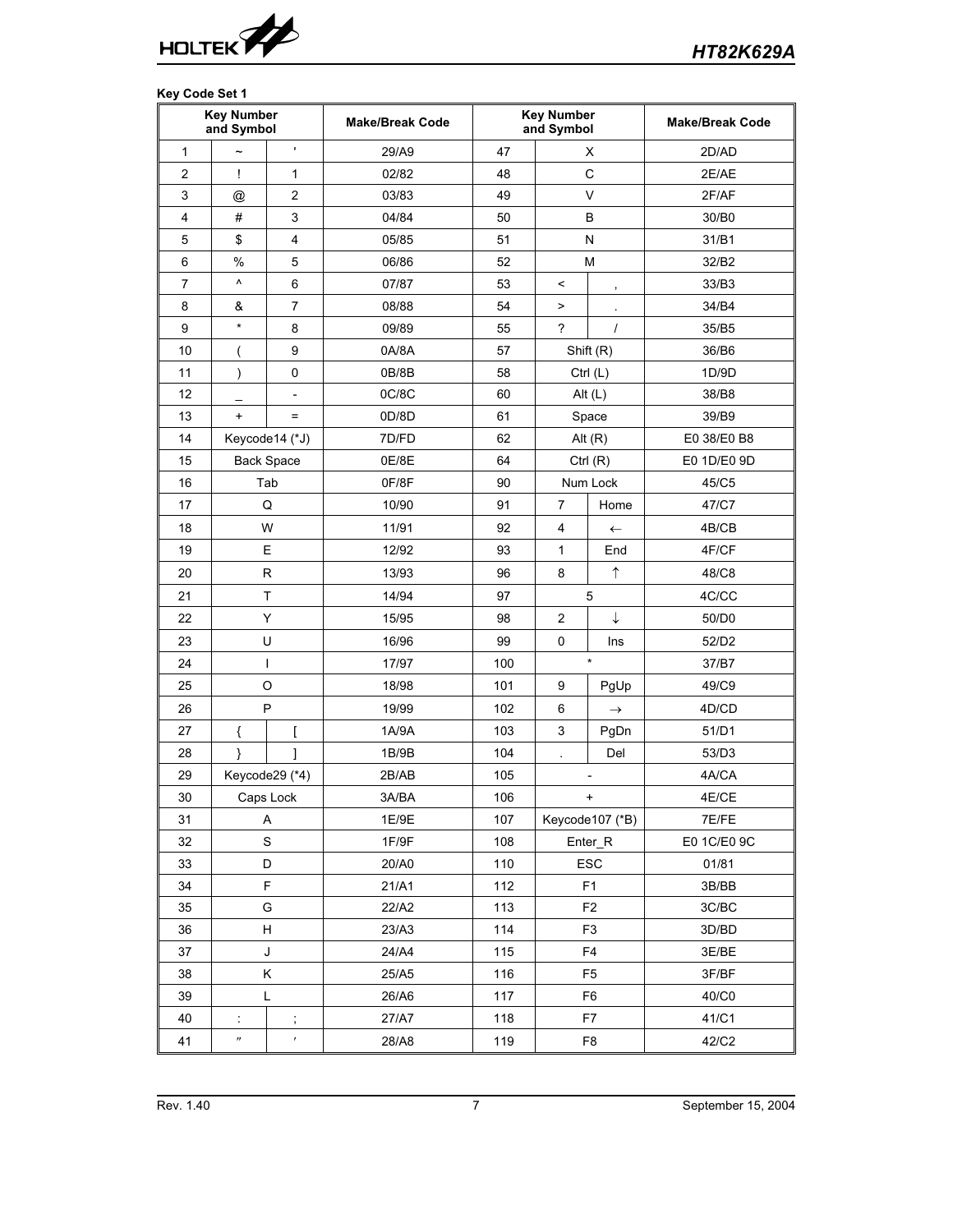

| <b>Key Number</b><br>and Symbol |                  | <b>Make/Break Code</b> | <b>Key Number</b><br>and Symbol |                 | <b>Make/Break Code</b> |
|---------------------------------|------------------|------------------------|---------------------------------|-----------------|------------------------|
| 42                              | Keycode42 (*5BJ) | 2B/AB                  | F <sub>9</sub><br>120           |                 | 43/C3                  |
| 43                              | Enter L          | 1C/9C                  | 121                             | F <sub>10</sub> | 44/C4                  |
| 44                              | Shift (L)        | 2A/AA                  | 122                             | F <sub>11</sub> | 57/D7                  |
| 45                              | Keycode45 (*5B)  | 56/D6                  | 123                             | F <sub>12</sub> | 58/D8                  |
| 46                              |                  | 2C/AC                  | 125                             | Scroll Lock     | 46/C6                  |

| <b>Key Number</b><br>and Symbol |               | <b>Base Case</b><br>Shift+Num       | Left-Shift                          | <b>Right-Shift</b>          | <b>Num Lock</b>            |  |
|---------------------------------|---------------|-------------------------------------|-------------------------------------|-----------------------------|----------------------------|--|
| 75                              | Insert        | E0 52                               | E0 AA E0 52                         | E0 B6 E0 52                 | E0 2A E0 52                |  |
|                                 |               | /E0 D2                              | /E0 D2 E0 2A                        | /E0 D2 E0 36                | /E0 D2 E0 AA               |  |
| 76                              | Delete        | E0 53                               | E0 AA E0 53                         | E0 B6 E0 53                 | E0 2A E0 53                |  |
|                                 |               | /E0 D3                              | /E0 D3 E0 2A                        | /E0 D3 E0 36                | /E0 D3 E0 AA               |  |
| 79                              | $\leftarrow$  | $E0$ 4B                             | $E0$ AA $E0$ 4B                     | E0 B6 E0 4B                 | E0 2A E0 4B                |  |
|                                 |               | /E0 CB                              | /E0 CB E0 2A                        | /E0 CB E0 36                | /E0 CB E0 AA               |  |
| 80                              | Home          | E047                                | E0 AA E0 47                         | E0 B6 E0 47                 | E0 2A E0 47                |  |
|                                 | End           | /E0 C7                              | /E0 C7 E0 2A                        | /E0 C7 E0 36                | /E0 C7 E0 AA               |  |
| 81                              |               | <b>E04F</b>                         | E0 AA E0 4F<br>/E0 CF E0 2A         | E0 B6 E0 4F<br>/E0 CF E0 36 | E0 2A E0 4F                |  |
| 83                              | ↑             | /E0 CF<br>E048                      | E0 AA E0 48                         | E0 B6 E0 48                 | E0 CF E0 AA<br>E0 2A E0 48 |  |
|                                 |               | $/EO$ $C8$                          | /E0 C8 E0 2A                        | /E0 C8 E0 36                | E0 C8 E0 AA                |  |
| 84                              | ↓             | E0 50                               | E0 AA E0 50                         | E0 B6 E0 50                 | E0 2A E0 50                |  |
|                                 |               | /E0 D0                              | /E0 D0 E0 2A                        | /E0 D0 E0 36                | /E0 D0 E0 AA               |  |
| 85                              | PgUp          | E049                                | E0 AA E0 49                         | E0 B6 E0 49                 | E0 2A E0 49                |  |
|                                 |               | /E0 C9                              | /E0 C9 E0 2A                        | /E0 C9 E0 36                | /E0 C9 E0 AA               |  |
| 86                              | PgDn          | E <sub>0</sub> 51                   | E0 AA E0 51                         | E0 B6 E0 51                 | E0 2A E0 51                |  |
|                                 |               | /E0 D1                              | /E0 D1 E0 2A                        | /E0 D1 E0 36                | E0 D1 E0 AA                |  |
| 89                              | $\rightarrow$ | E0 4D                               | E0 AA E0 4D                         | E0 B6 E0 4D                 | E0 2A E0 4D                |  |
|                                 |               | /E0 CD                              | /E0 CD E0 2A                        | /E0 CD E0 36                | E0 CD E0 AA                |  |
|                                 |               | When both shift keys are held down: | <b>Both Shift</b>                   |                             |                            |  |
|                                 |               |                                     |                                     |                             |                            |  |
| key number 75                   |               |                                     | E0 AA E0 B6 E0 52/E0 D2 E0 2A E0 36 |                             |                            |  |

| Key Number<br>and Symbol                          |  | Base        | <b>Left-Shift</b>                                        | <b>Right-Shift</b>                                |  |
|---------------------------------------------------|--|-------------|----------------------------------------------------------|---------------------------------------------------|--|
| 95                                                |  | E0 35/E0 B5 |                                                          | E0 AA E0 35/E0 B5 E0 2A   E0 B6 E0 35/E0 B5 E0 36 |  |
| When both shift keys are held down: key number 95 |  |             | <b>Both Shift</b><br>E0 AA E0 B6 E0 35/E0 B5 E0 2A E0 36 |                                                   |  |

| Key Number<br>and Symbol   |  | Base                    | Shift/Ctrl  | Alt   |
|----------------------------|--|-------------------------|-------------|-------|
| 124<br><b>Print Screen</b> |  | E0 2A E0 37/E0 B7 E0 AA | E0 37/E0 B7 | 54/D4 |

| Key Number<br>and Symbol                                                                |       | Base              | Ctrl        |  |  |
|-----------------------------------------------------------------------------------------|-------|-------------------|-------------|--|--|
| 126                                                                                     | Pause | E1 1D 45 E1 9D C5 | E0 46 E0 C6 |  |  |
| $\parallel$ This key is not type matic all associated scap sedge escur on the make sede |       |                   |             |  |  |

This key is not typematic, all associated scan codes occur on the make code.

|                   | <b>Key Number</b><br>and Function | <b>Make/Break Code</b> | <b>Default</b>       |
|-------------------|-----------------------------------|------------------------|----------------------|
| 56 (*BJ)          | Brazil BA0                        | 73/F3                  | Make/Break/Typematic |
| 131 $($ *J)       | Japanese J131                     | 7B/FB                  | Make/Break/Typematic |
| $132$ (*J)        | Japanese J132                     | 79/F9                  | Make/Break/Typematic |
| $133$ (*J)        | Japanese J133                     | 70/F0                  | Make/Break/Typematic |
| 150               | Korea KC-L                        | $F1/-$                 | Make                 |
| 151<br>Korea KC-R |                                   | $F0/-$                 | Make                 |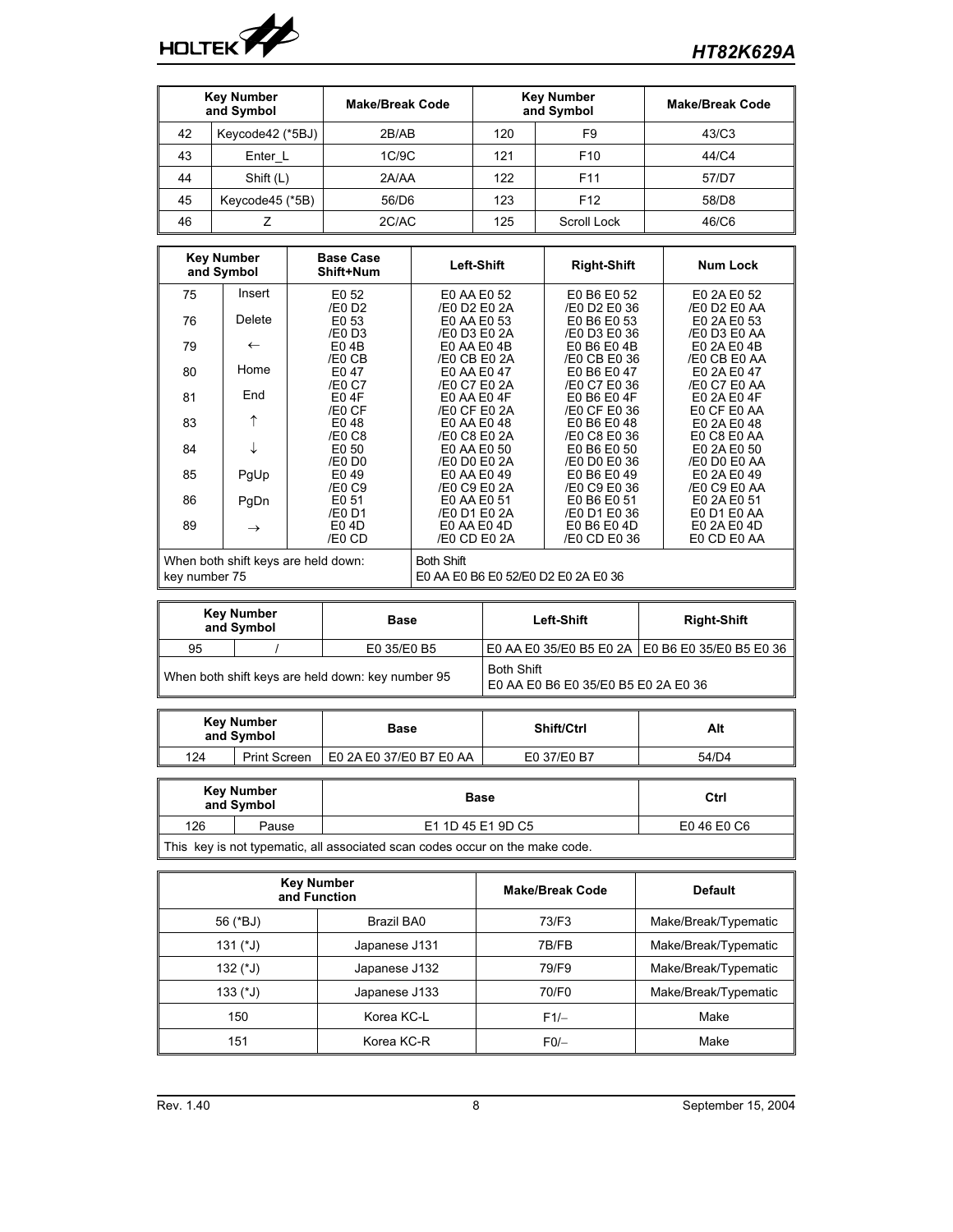

|                                                      | <b>Key Number</b><br>and Function | <b>Make/Break Code</b>                           | <b>Default</b>       |
|------------------------------------------------------|-----------------------------------|--------------------------------------------------|----------------------|
| <b>ACPI</b>                                          | Power                             | E0 5E/E0 DE                                      | Make/Break           |
| <b>ACPI</b>                                          | Sleep                             | E0 5F/E0 DF                                      | Make/Break           |
| <b>ACPI</b>                                          | Wake-up                           | E0 63/E0 E3                                      | Make/Break           |
|                                                      |                                   | E05B                                             |                      |
| Windows Key                                          | L Win                             | /E0 DB                                           | Make/Break/Typematic |
|                                                      |                                   | E0 5C                                            |                      |
| Windows Key                                          | R Win                             | /E0 DC                                           | Make/Break/Typematic |
|                                                      |                                   | E0 5D                                            |                      |
| Windows Key                                          | <b>APP</b>                        | /E0 DD                                           | Make/Break/Typematic |
| Multimedia Key                                       | E-Mail                            | E0 6C/E0 EC                                      | Make/Break           |
| Multimedia Key                                       | <b>WWW Home</b>                   | E0 32/E0 B2                                      | Make/Break           |
| Multimedia Key                                       | <b>WWW Favorites</b>              | E0 66/E0 E6                                      | Make/Break           |
| Multimedia Key                                       | <b>WWW Search</b>                 | E065/E0 E5                                       | Make/Break           |
| Multimedia Key                                       | <b>WWW Refresh</b>                | E0 67/E0 E7                                      | Make/Break           |
| Multimedia Key                                       | <b>WWW Stop</b>                   | E0 68/E0 E8                                      | Make/Break           |
| Multimedia Key                                       | <b>WWW Forward</b>                | E0 69/E0 E9                                      | Make/Break           |
| Multimedia Key                                       | <b>WWW Back</b>                   | E0 6A/E0 EA                                      | Make/Break           |
| Multimedia Key                                       | Media                             | E0 6D/E0 ED                                      | Make/Break           |
| Multimedia Key                                       | Play/Pause                        | E0 22/E0 A2                                      | Make/Break           |
| Multimedia Key                                       | Stop                              | E0 24/E0 A4                                      | Make/Break           |
| Multimedia Key                                       | Prev Track                        | E0 10/E0 90                                      | Make/Break           |
| Multimedia Key                                       | Next Track                        | E0 19/E0 99                                      | Make/Break           |
| Multimedia Key                                       | Volume+                           | E0 30/E0 B0                                      | Make/Break/Typematic |
| Multimedia Key                                       | Volume-                           | E0 2E/E0 AE                                      | Make/Break/Typematic |
| Multimedia Key                                       | Mute                              | E0 20/E0 A0                                      | Make/Break           |
| Multimedia Key                                       | My Computer                       | E0 6B/E0 EB                                      | Make/Break           |
| Multimedia Key                                       | Calculator                        | E0 21/E0 A1                                      | Make/Break           |
| Multimedia Kev                                       | Screen save                       | E0 26/E0 A6                                      | Make/Break           |
| Multimedia Key                                       | Rec                               | E0 1E/E0 9E                                      | Make/Break           |
| Multimedia Key                                       | Rew                               | E0 17/E0 97                                      | Make/Break           |
| Multimedia Key                                       | Minimize                          | E0 2D/E0 AD                                      | Make/Break           |
| Multimedia Key                                       | Eject                             | E0 11/E0 91                                      | Make/Break           |
| $*$ 4 – 104 Keyboard Only<br>* 5 - 105 Keyboard Only |                                   | *B - 107 Keyboard Only<br>*J - 109 Keyboard Only |                      |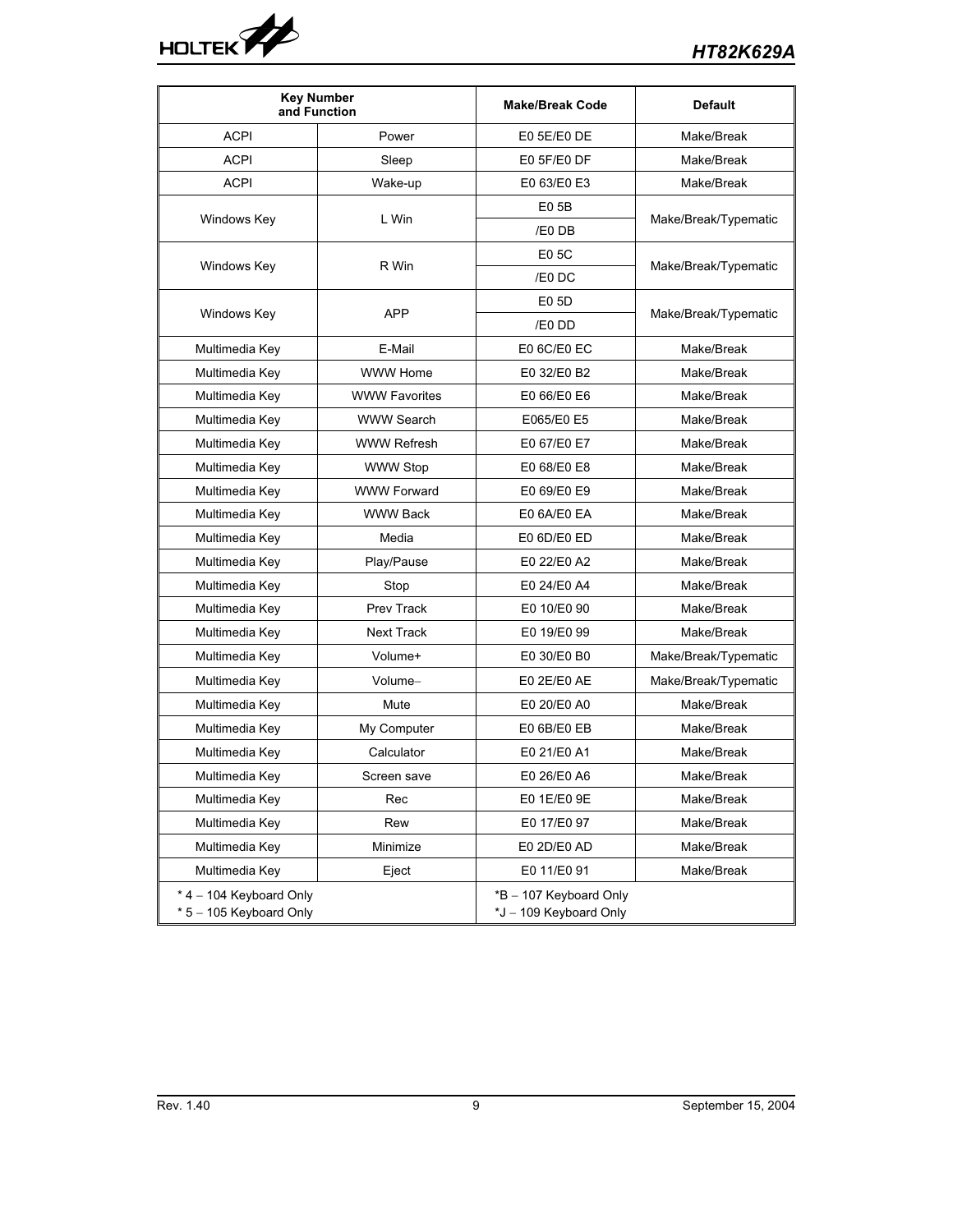

# **Key Code Set 2**

|                | <b>Key Number</b><br>and Symbol |                          | <b>Make/Break Code</b> |     | <b>Key Number</b><br>and Symbol |                    | <b>Make/Break Code</b> |
|----------------|---------------------------------|--------------------------|------------------------|-----|---------------------------------|--------------------|------------------------|
| $\mathbf{1}$   |                                 | $\mathbf{r}$             | 0E/F0 0E               | 47  |                                 | Х                  | 22/F0 22               |
| 2              | Ţ                               | $\mathbf{1}$             | 16/F0 16               | 48  |                                 | $\mathsf C$        | 21/F0 21               |
| 3              | @                               | 2                        | 1E/F0 1E               | 49  | $\vee$                          |                    | 2A/F0 2A               |
| 4              | #                               | 3                        | 26/F0 26               | 50  |                                 | B                  | 32/F0 32               |
| 5              | \$                              | $\overline{4}$           | 25/F0 25               | 51  |                                 | N                  | 31/F0 31               |
| 6              | %                               | 5                        | 2E/F0 2E               | 52  |                                 | M                  | 3A/F0 3A               |
| $\overline{7}$ | $\boldsymbol{\wedge}$           | 6                        | 36/F0 36               | 53  | $\,<\,$                         | ,                  | 41/F041                |
| 8              | &                               | $\overline{7}$           | 3D/F0 3D               | 54  | $\,$                            |                    | 49/F049                |
| 9              | $\star$                         | 8                        | 3E/F0 3E               | 55  | $\overline{\phantom{0}}$        | $\prime$           | 4A/F04A                |
| 10             |                                 | 9                        | 46/F046                | 57  |                                 | Shift (R)          | 59/F0 59               |
| 11             |                                 | 0                        | 45/F045                | 58  |                                 | Ctrl $(L)$         | 14/F0 14               |
| 12             |                                 | $\overline{\phantom{a}}$ | 4E/F04E                | 60  |                                 | Alt $(L)$          | 11/F0 11               |
| 13             | $\ddot{}$                       | $=$                      | 55/F0 55               | 61  |                                 | Space              | 29/F0 29               |
| 14             |                                 | Keycode14 (*J)           | 6A/F0 6A               | 62  |                                 | Alt $(R)$          | E0 11/E0 F0 11         |
| 15             |                                 | <b>Back Space</b>        | 66/F0 66               | 64  |                                 | Ctrl $(R)$         | E0 14/E0 E0 F0 14      |
| 16             |                                 | Tab                      | 0D/F0 0D               | 90  |                                 | Num Lock           | 77/F077                |
| 17             |                                 | Q                        | 15/F0 15               | 91  | 7                               | Home               | 6C/F0 6C               |
| 18             |                                 | W                        | 1D/F0 1D               | 92  | 4                               | $\leftarrow$       | 6B/F0 6B               |
| 19             |                                 | Е                        | 24/F0 24               | 93  | 1                               | End                | 69/F0 69               |
| 20             |                                 | $\mathsf{R}$             | 2D/F0 2D               | 96  | 8                               | $\uparrow$         | 75/F075                |
| 21             |                                 | T                        | 2C/F0 2C               | 97  |                                 | 5                  | 73/F073                |
| 22             |                                 | Y                        | 35/F0 35               | 98  | 2                               | $\downarrow$       | 72/F072                |
| 23             |                                 | U                        | 3C/F0 3C               | 99  | $\mathbf 0$                     | Ins                | 70/F0 70               |
| 24             |                                 | $\mathbf{I}$             | 43/F043                | 100 |                                 | $\star$            | 7C/F07C                |
| 25             |                                 | $\circ$                  | 44/F044                | 101 | 9                               | PgUp               | 7D/F0 7D               |
| 26             |                                 | P                        | 4D/F04D                | 102 | 6                               | $\rightarrow$      | 74/ F0 74              |
| 27             | {                               | ſ                        | 54/F0 54               | 103 | 3                               | PgDn               | 7A/ F0 7A              |
| 28             | ł                               | 1                        | 5B/F0 5B               | 104 | $\ddot{\phantom{0}}$            | Del                | 71/F071                |
| 29             |                                 | Keycode29 (*4)           | 5D/F0 5D               | 105 |                                 |                    | 7B/F07B                |
| 30             |                                 | Caps Lock                | 58/F0 58               | 106 |                                 |                    | 79/F079                |
| 31             |                                 | A                        | 1C/F0 1C               | 107 |                                 | Keycode107 (*B)    | 6D/F0 6D               |
| 32             |                                 | S                        | 1B/F0 1B               | 108 |                                 | Enter <sub>R</sub> | E0 5A/E0 F0 5A         |
| 33             |                                 | D                        | 23/F0 23               | 110 |                                 | <b>ESC</b>         | 76/F0 76               |
| 34             |                                 | F.                       | 2B/F0 2B               | 112 |                                 | F1                 | 05/F0 05               |
| 35             |                                 | G                        | 34/F0 34               | 113 |                                 | F <sub>2</sub>     | 06/F0 06               |
| 36             |                                 | H                        | 33/F0 33               | 114 |                                 | F3                 | 04/F0 04               |
| 37             |                                 | J                        | 3B/F0 3B               | 115 |                                 | F <sub>4</sub>     | 0C/F0 0C               |
| 38             |                                 | Κ                        | 42/F042                | 116 |                                 | F <sub>5</sub>     | 03/F0 03               |
| 39             |                                 | Г                        | 4B/F04B                | 117 |                                 | F6                 | 0B FO 0B               |
| 40             | ÷                               | $\frac{1}{2}$            | 4C/F04C                | 118 |                                 | F7                 | 83/F083                |
| 41             | $^{\prime\prime}$               | $\pmb{\mathcal{E}}$      | 52/F0 52               | 119 |                                 | F <sub>8</sub>     | 0A/F00A                |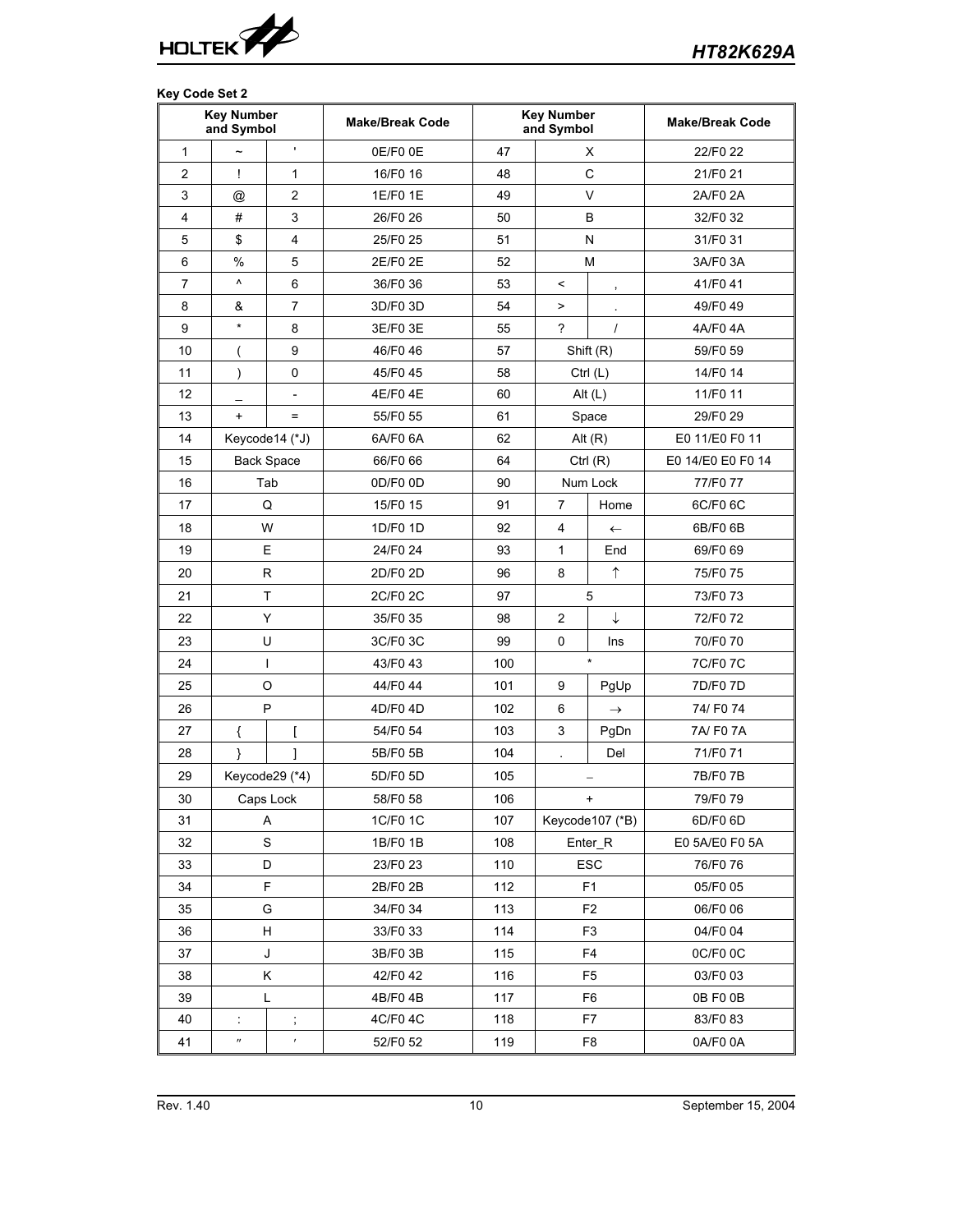

| <b>Key Number</b><br>and Symbol |                  | <b>Make/Break Code</b> | <b>Key Number</b><br>and Symbol |                 | <b>Make/Break Code</b> |
|---------------------------------|------------------|------------------------|---------------------------------|-----------------|------------------------|
| 42                              | Keycode42 (*5BJ) | 5D/F0 5D               | F <sub>9</sub><br>120           |                 | 01/F0 01               |
| 43                              | Enter L          | 5A/F0 5A               | 121                             | F <sub>10</sub> | 09/F0 09               |
| 44                              | Shift (L)        | 12/F0 12               | 122                             | F <sub>11</sub> | 78/F0 78               |
| 45                              | Keycode45 (*5B)  | 61/F0 61               | 123                             | F <sub>12</sub> | 07/F0 07               |
| 46                              |                  | 1A/F0 1A               | 125                             | Scroll Lock     | <b>7E/F07E</b>         |

| <b>Key Number</b><br>and Symbol                      |               | <b>Base Case</b><br>Shift+Num                            | Left-Shift                                           | <b>Right-Shift</b>                                   | <b>Num Lock</b>                                         |
|------------------------------------------------------|---------------|----------------------------------------------------------|------------------------------------------------------|------------------------------------------------------|---------------------------------------------------------|
| 75                                                   | Insert        | E0 70                                                    | E0 F0 12 E0 70                                       | E0 F0 59 E0 70                                       |                                                         |
| 76                                                   | Delete        | /E0 F0 70<br>E0 71<br>/E0 F0 71                          | /E0 F0 70 E0 12<br>E0 F0 12 E0 71<br>/E0 F0 71 E0 12 | /E0 F0 70 E0 59<br>E0 F0 59 E0 71<br>/E0 F0 71 E0 59 | E0 12 E0 70<br>/E0 F0 70 E0 F0 12<br>E0 12 E0 71        |
| 79                                                   | $\leftarrow$  | E0 6B<br>/E0 F0 6B                                       | E0 F0 12 E0 6B<br>/E0 F0 6B E0 12                    | E0 F0 59 E0 6B<br>/E0 F0 6B E0 59                    | /E0 F0 71 E0 F0 12<br>E0 12 E0 6B                       |
| 80                                                   | Home          | E0 6C<br>/E0 F0 6C                                       | E0 F0 12 E0 6C<br>/E0 F0 6C E0 12                    | E0 F0 59 E0 6C<br>/E0 F0 6C E0 59                    | /E0 F0 6B E0 F0 12<br>E0 12 E0 6C                       |
| 81                                                   | End           | E0 69<br>/E0 F0 69                                       | E0 F0 12 E0 69<br>/E0 F0 69 E0 12                    | E0 F0 59 E0 69<br>/E0 F0 69 E0 59                    | /E0 F0 6C E0 F0 12<br>E0 12 E0 69                       |
| 83                                                   | ↑             | E0 75                                                    | E0 F0 12 E0 75                                       | E0 F0 59 E0 75                                       | /E0 F0 69 E0 F0 12<br>E0 12 E0 75<br>/E0 F0 75 E0 F0 12 |
| 84                                                   | ↓             | /E0 F0 75<br>E0 72<br>/E0 F0 72                          | /E0 F0 75 E0 12<br>E0 F0 12 E0 72<br>/E0 F0 72 E0 12 | /E0 F0 75 E0 59<br>E0 F0 59 E0 72<br>/E0 F0 72 E0 59 | E0 12 E0 72<br>/E0 F0 72 E0 F0 12<br>E0 12 E0 7D        |
| 85                                                   | PgUp          | E0 7D<br>/E0 F0 7D                                       | E0 F0 12 E0 7D<br>/E0 F0 7D E0 12                    | E0 F0 59 E0 7D<br>/E0 F0 7D E0 59                    | /E0 F0 7D E0 F0 12<br>E0 12 E0 7A                       |
| 86                                                   | PgDn          | E0 7A<br>/E0 F0 7A                                       | E0 F0 12 E0 7A<br>/E0 F0 7A E0 12                    | E0 F0 59 E0 7A<br>/E0 F0 7A E0 59                    | /E0 F0 7A E0 F0 12<br>E0 12 E0 74                       |
| 89                                                   | $\rightarrow$ | E0 74<br>/E0 F0 74                                       | E0 F0 12 E0 74<br>/E0 F0 74 E0 12                    | E0 F0 59 E0 74<br>/E0 F0 74 E0 59                    | /E0 F0 74 E0 F0 12                                      |
| When both Shift keys are held down:<br>key number 75 |               | <b>Both Shift</b><br>E0 AA E0 B6 E0 52/E0 D2 E0 2A E0 36 |                                                      |                                                      |                                                         |

| <b>Key Number</b><br>and Symbol                      |  | Base | <b>Left-Shift</b>                                                              | <b>Right-Shift</b> |  |
|------------------------------------------------------|--|------|--------------------------------------------------------------------------------|--------------------|--|
| 95                                                   |  |      | E0 4A/E0 F0 4A   E0 F0 12 E0 4A/E0 F0 4A E0 12   E0 F0 59 E0 4A/E0 F0 4A E0 59 |                    |  |
| When both Shift keys are held down:<br>key number 95 |  |      | <b>Both Shift</b><br>E0 F0 12 E0 F0 59 E0 4A/E0 F0 4A E0 12 E0 59              |                    |  |

| <b>Key Number</b><br>and Symbol |              | Base                          | Shift/Ctrl     | Alt     |
|---------------------------------|--------------|-------------------------------|----------------|---------|
| 124                             | Print Screen | E0 12 E0 7C/E0 F0 7C E0 F0 12 | E0 7C/E0 F0 7C | 84/F084 |

|     | Key Number<br>and Symbol | Base                                                                         | Ctrl           |  |
|-----|--------------------------|------------------------------------------------------------------------------|----------------|--|
| 126 | Pause                    | E1 14 77 E1 F0 14 F0 77                                                      | E0 7E E0 F0 7E |  |
|     |                          | This key is not typematic, all associated scan codes occur on the make code. |                |  |

|             | <b>Key Number</b><br>and Function | Make/Break code | <b>Default</b>       |  |
|-------------|-----------------------------------|-----------------|----------------------|--|
| 56 (*BJ)    | Brazil BA0                        | 51/F0 51        | Make/Break/Typematic |  |
| 131 $($ *J) | Japanese J131                     | 67/F0 67        | Make/Break/Typematic |  |
| 132 (*J)    | Japanese J132                     | 64/F0 64        | Make/Break/Typematic |  |
| $133$ (*J)  | Japanese J133                     | 13/F0 13        | Make/Break/Typematic |  |
| 150         | Korea KC-L                        | $F1/-$          | Make                 |  |
| 151         | Korea KC-R                        | $F2/-$          | Make                 |  |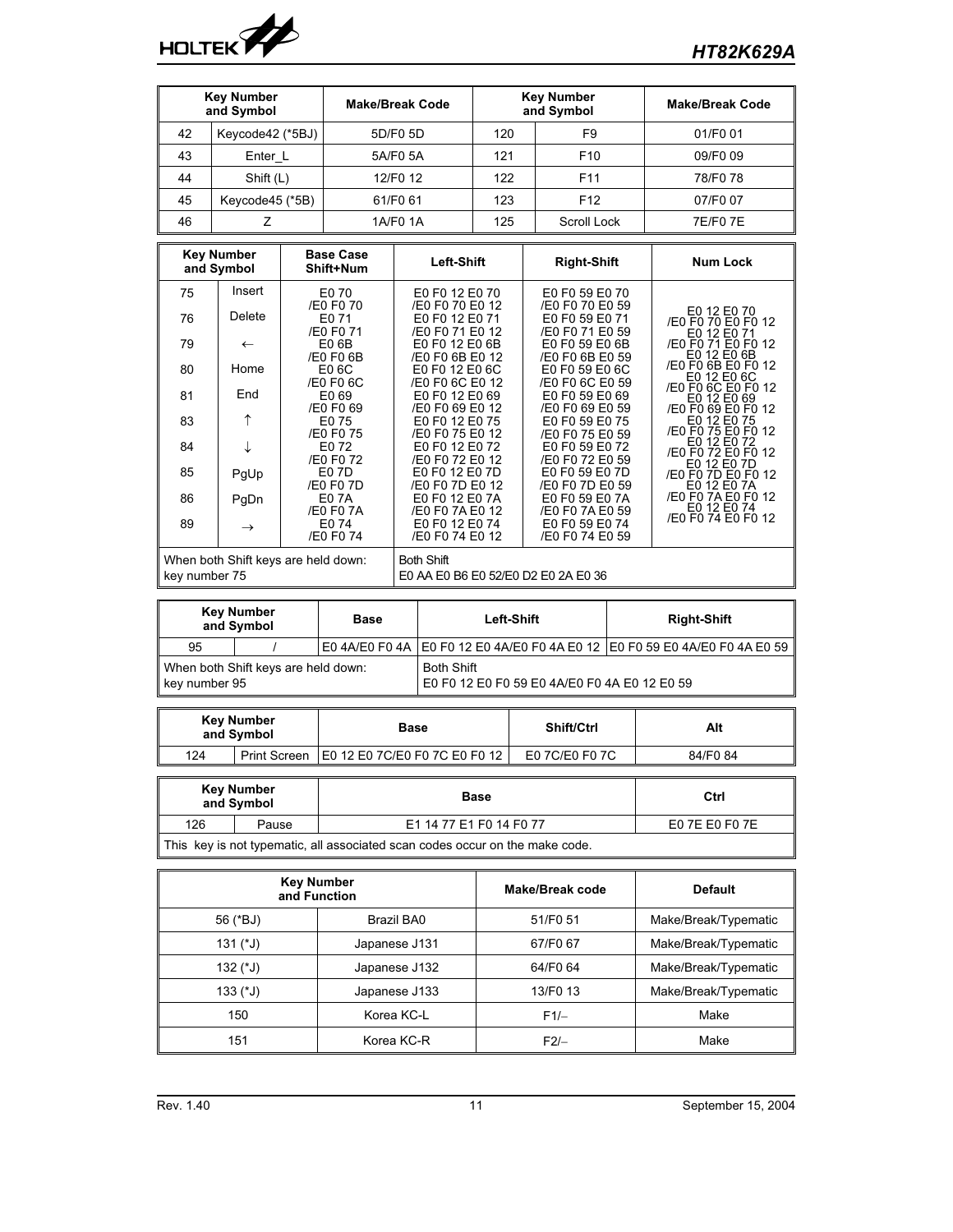

|                                                    | <b>Key Number</b><br>and Function | <b>Make/Break code</b>                           | <b>Default</b>       |
|----------------------------------------------------|-----------------------------------|--------------------------------------------------|----------------------|
| <b>ACPI</b>                                        | Power                             | E0 37/E0 F0 37                                   | Make/Break           |
| <b>ACPI</b>                                        | Sleep                             | E0 3F/E0 F0 3F                                   | Make/Break           |
| <b>ACPI</b>                                        | Wake-up                           | E0 5E/E0 F0 5E                                   | Make/Break           |
|                                                    |                                   | E0 1F                                            |                      |
| Windows Key                                        | L Win                             | /E0 F0 1F                                        | Make/Break/Typematic |
|                                                    |                                   | E0 27                                            |                      |
| Windows Key                                        | R Win                             | /E0 F0 27                                        | Make/Break/Typematic |
|                                                    |                                   | E0 2F                                            |                      |
| Windows Key                                        | <b>APP</b>                        | /E0 F0 2F                                        | Make/Break/Typematic |
| Multimedia Key                                     | E-Mail                            | E048/E0F048                                      | Make/Break           |
| Multimedia Key                                     | <b>WWW Home</b>                   | E0 3A/E0 F0 3A                                   | Make/Break           |
| Multimedia Key                                     | <b>WWW Favorites</b>              | E0 18/E0 F0 18                                   | Make/Break           |
| Multimedia Key                                     | <b>WWW Search</b>                 | E0 10/E0 F0 10                                   | Make/Break           |
| Multimedia Key                                     | <b>WWW Refresh</b>                | E0 20/E0 F0 20                                   | Make/Break           |
| Multimedia Key                                     | <b>WWW Stop</b>                   | E0 28/E0 F0 28                                   | Make/Break           |
| Multimedia Key                                     | <b>WWW Forward</b>                | E0 30/E0 F0 30                                   | Make/Break           |
| Multimedia Key                                     | <b>WWW Back</b>                   | E0 38/E0 F0 38                                   | Make/Break           |
| Multimedia Key                                     | Media                             | E0 50/E0 F0 50                                   | Make/Break           |
| Multimedia Key                                     | Play/Pause                        | E0 34/E0 F0 34                                   | Make/Break           |
| Multimedia Key                                     | Stop                              | E0 3B/E0 F0 3B                                   | Make/Break           |
| Multimedia Key                                     | Prev Track                        | E0 15/E0 F0 15                                   | Make/Break           |
| Multimedia Key                                     | <b>Next Track</b>                 | E0 4D/E0 F0 4D                                   | Make/Break           |
| Multimedia Key                                     | Volume+                           | E0 32/E0 F0 32                                   | Make/Break/Typematic |
| Multimedia Key                                     | Volume-                           | E0 21/E0 F0 21                                   | Make/Break/Typematic |
| Multimedia Key                                     | Mute                              | E0 23/E0 F0 23                                   | Make/Break           |
| Multimedia Key                                     | My Computer                       | E0 40/E0 F0 40                                   | Make/Break           |
| Multimedia Key                                     | Calculator                        | E0 2B/E0 F0 2B                                   | Make/Break           |
| Multimedia Kev                                     | Screen save                       | E04B/E0F04B                                      | Make/Break           |
| Multimedia Key                                     | Rec                               | E0 1C/E0 F0 1C                                   | Make/Break           |
| Multimedia Key                                     | Rew                               | E043/E0F043                                      | Make/Break           |
| Multimedia Key                                     | Minimize                          | E0 22/E0 F0 22                                   | Make/Break           |
| Multimedia Key                                     | Eject                             | E0 1D/E0 F0 1D                                   | Make/Break           |
| * 4 - 104 Keyboard Only<br>* 5 - 105 Keyboard Only |                                   | *B - 107 Keyboard Only<br>*J - 109 Keyboard Only |                      |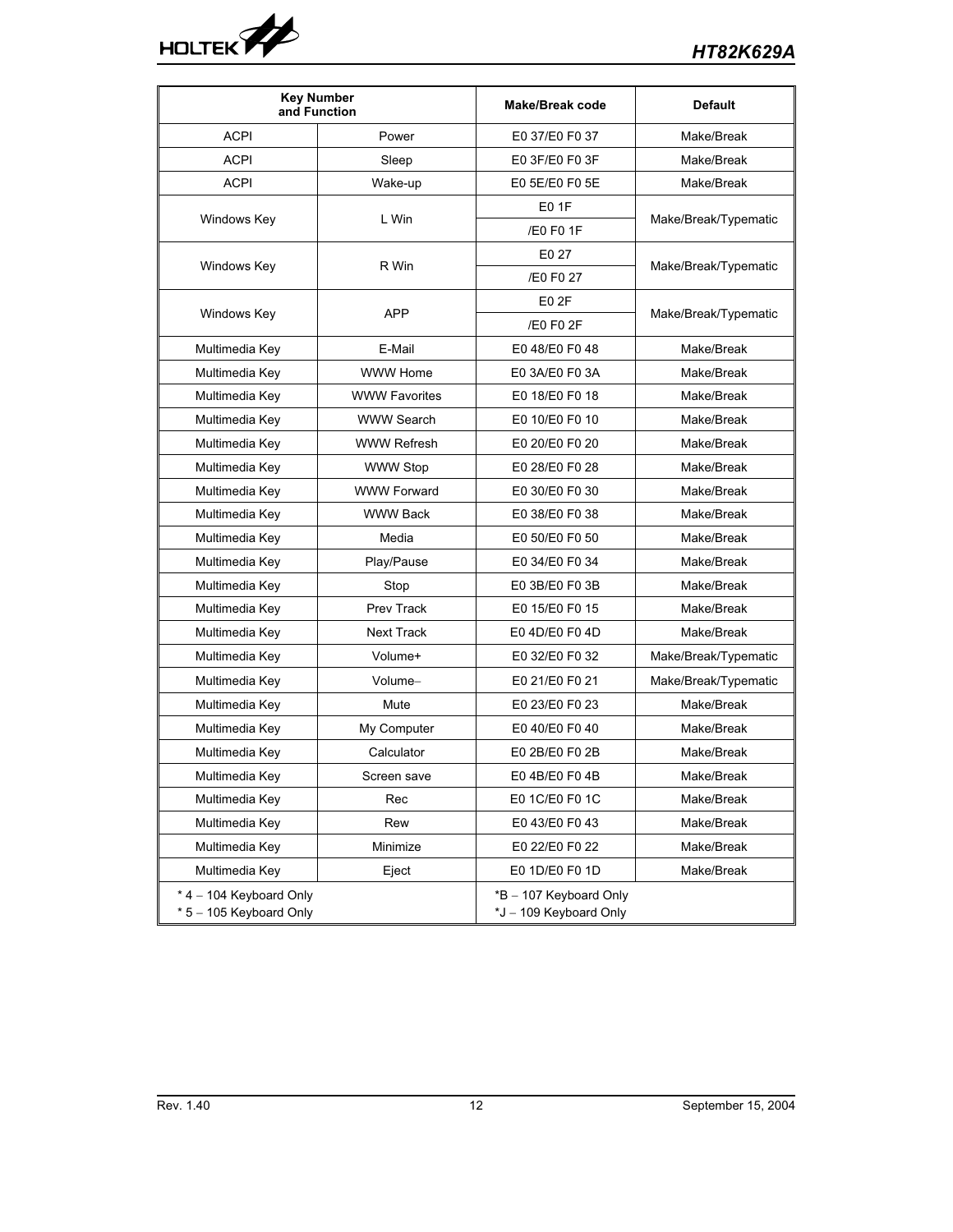

30/50 µsec  $\overline{\phantom{a}}$  $>0/50$  µsec  $\overline{a}$ 

# **Timing Diagrams**

**Data Output**



- $13$  Duration of CLK inactive
- $T4$  Duration of CLK active
- the auxiliary device does not start another transmission T5 Time to auxiliary device inhibit after clock 11 to ensure tha

## **Keyboard Data Input**

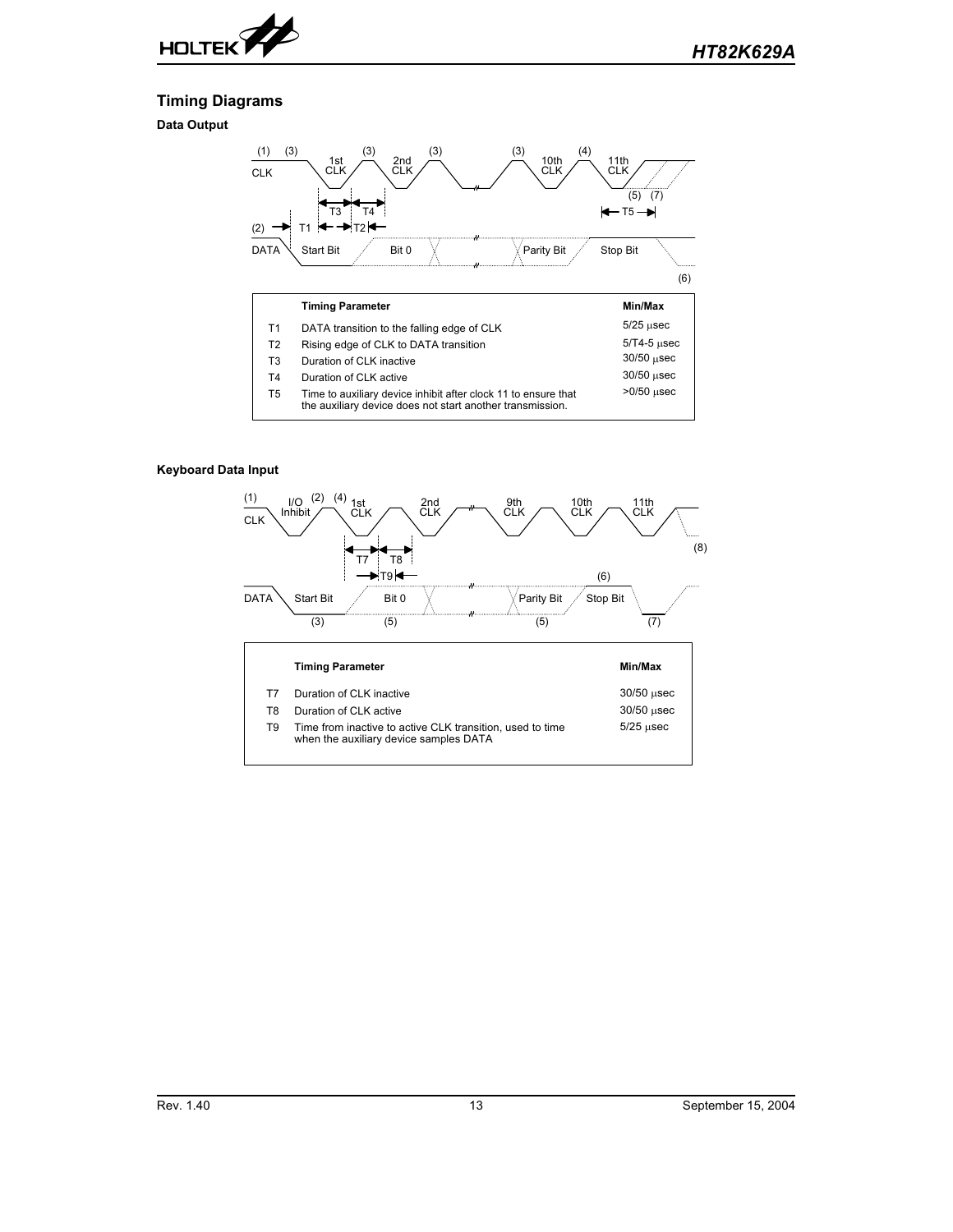

## **USB Interface**

HT82K629A has one control pipe for USB configuration, command and status type communication flows between clients software (BIOS, Win 98, Win 2K, Win ME and Win XP etc.) and HT82K629A keyboard encoder device. It also has two interrupt pipes to send the HID page 7 Standard keyboard code and ACPI, multimedia key correspondingly to clients software. For LED output, it comes from the control pipe.

|      |         | HT82K629A can support USB standard request and HID class request. It is shown in the following table: |         |
|------|---------|-------------------------------------------------------------------------------------------------------|---------|
| Item | Command | <b>Description</b>                                                                                    | Support |
|      |         | $\cdot$ $\sim$ $\sim$                                                                                 |         |

|                                | Get Status           | USB get endpoints status such as<br>STALL, wake-up, power information | Yes                              |
|--------------------------------|----------------------|-----------------------------------------------------------------------|----------------------------------|
|                                | <b>Clear Feature</b> | USB clear device STALL, or remote<br>wake-up function.                | Yes                              |
|                                | <b>Set Feature</b>   | USB set device STALL, or remote<br>wake-up function.                  | Yes                              |
|                                | <b>Set Address</b>   | USB set device address                                                | Yes                              |
|                                |                      | USB get HT82K629A device, configura-<br>tion information              | Yes                              |
| <b>USB1.1 Standard Request</b> | Get Descriptor       | USB get HT82K629A string descriptor<br>(option command)               | No, response STALL               |
|                                | Set Descriptor       | USB set device descriptor data<br>(option command)                    | No, response STALL               |
|                                | Get Configuration    | USB get device, configuration value                                   | Yes (default 0 value)            |
|                                | Set Configuration    | USB set device, configuration value                                   | Yes                              |
|                                | Get_Interface        | USB get device, interface                                             | No, response STALL               |
|                                | Set Interface        | USB set device, interface                                             | No, response STALL               |
|                                | SYNCH Frame          | USB output frame number                                               | No, response STALL               |
|                                | Get Descriptor       | USB get HT82K629A HID, report<br>information                          | Yes                              |
|                                | Set Descriptor       | USB set device descriptor data<br>(option command)                    | No, response STALL               |
|                                | Get Report           | USB get keyboard, ACPI, multimedia<br>data                            | Yes                              |
| <b>HID1.1 Class Request</b>    | Set Report           | Set keyboard LED                                                      | Yes                              |
|                                | Get Protocol         | USB get boot or report protocol for<br>endpoint                       | Yes (default report<br>protocol) |
|                                | Set Protocol         | USB set boot or report protocol for end-<br>point                     | Yes                              |
|                                | Get Idle             | USB set keyboard idle rate                                            | Yes (default 500ms)              |
|                                | Set Idle             | USB get keyboard idle rate                                            | Yes                              |

## **Keyboard Output Format for USB Interface**

• Endpoint1 - standard keyboard endpoint

The Endpoint1 of HT82K629A is used to send standard keyboard key code and is configured as interrupt pipe. It contain 8 bytes data. The first byte is a modified byte to send the left and right of the (Shift, ALT, CTRL and WIN) key status. It is in bitmap format. The second byte is a reserved byte. The third to eight bytes are used to send the other HID page7 key codes (except for the above modified key). The key code list is shown as the USB HID standard keyboard code table.

| Bit 7                                               | Bit 6     | Bit 5   | Bit 4  | Bit 3 | Bit 2 | Bit 1   | Bit 0 |
|-----------------------------------------------------|-----------|---------|--------|-------|-------|---------|-------|
| R Win                                               | ALT<br>R. | R Shift | R Ctrl | Win   | . ALT | . Shift | Ctrl  |
| $\parallel$ 1: Key is pressed<br>0: Key is released |           |         |        |       |       |         |       |

## **The Modified Byte Definition**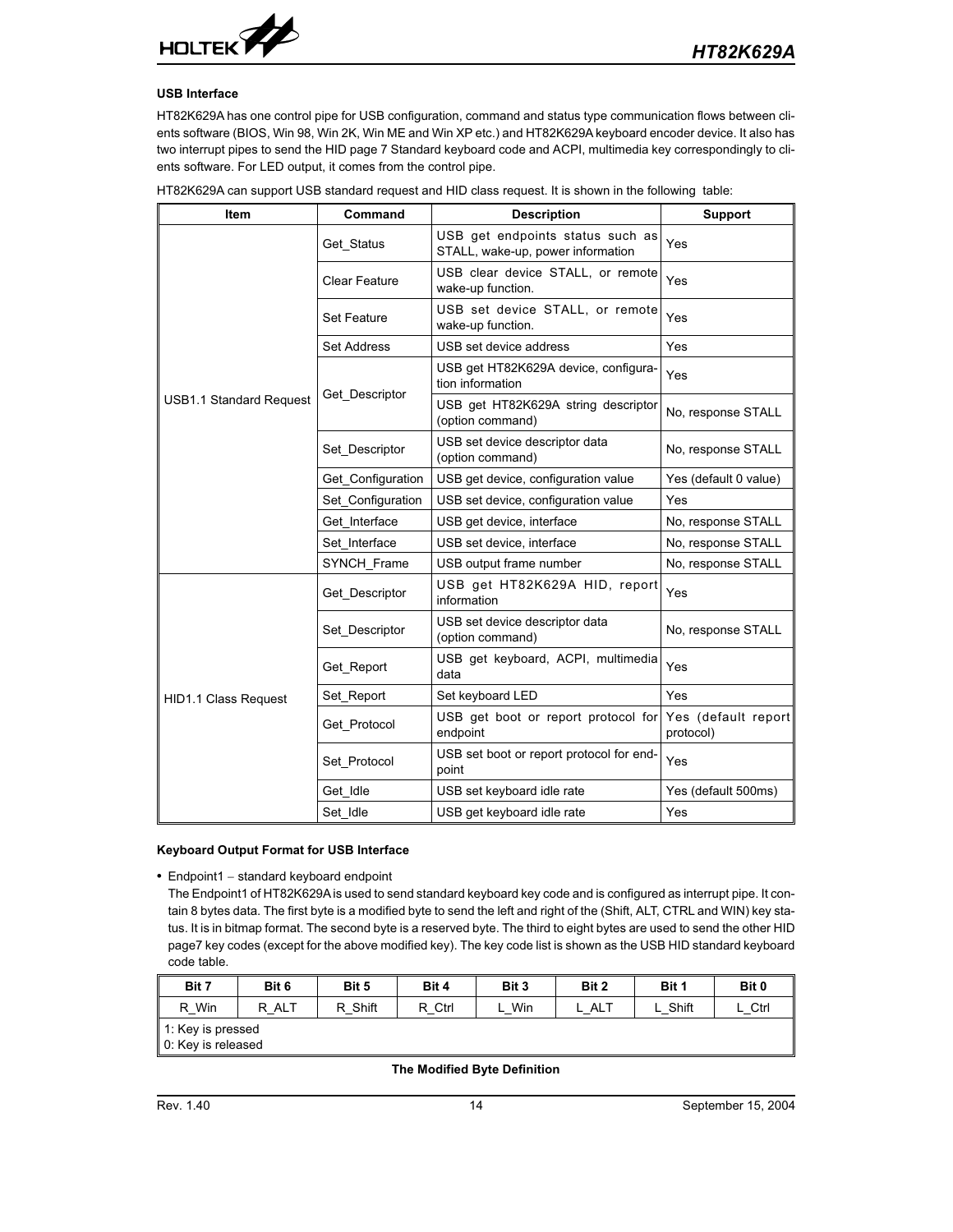

• Endpoint2 - ACPI, multimedia key endpoint

The Endpoint2 of the HT82K629A is used to send ACPI and multimedia key and is configured as interrupt pipe. For ACPI, there are two bytes data, the first byte is report ID byte = 01H, the second is ACPI key status.

| Byte No.                                  | Bit 7 | Bit <sub>6</sub>                    | Bit 5 | Bit 4 | Bit 3 | Bit 2 | Bit 1 | Bit 0 |  |  |  |
|-------------------------------------------|-------|-------------------------------------|-------|-------|-------|-------|-------|-------|--|--|--|
|                                           |       | 00000001b                           |       |       |       |       |       |       |  |  |  |
| 2                                         |       | Power<br>00000b<br>Wake-up<br>Sleep |       |       |       |       |       |       |  |  |  |
| ∥ 1: Key is pressed<br>0: Key is released |       |                                     |       |       |       |       |       |       |  |  |  |

# **The ACPI Key Byte Definition**

For multimedia keys, there are four bytes data, the first byte is report ID byte = 02H, The second to fourth is the multimedia key status.

| Byte No.       | Bit 7                                   | Bit <sub>6</sub>   | Bit 5                 | Bit 4              | Bit 3              | Bit 2                   | Bit 1                | Bit 0   |  |  |  |
|----------------|-----------------------------------------|--------------------|-----------------------|--------------------|--------------------|-------------------------|----------------------|---------|--|--|--|
| 1              |                                         | 00000010b          |                       |                    |                    |                         |                      |         |  |  |  |
| $\overline{2}$ | Eject                                   | CD Stop            | Prev.<br>Track        | Next<br>Track      | Play/Pause         | Mute                    | Volume-              | Volume+ |  |  |  |
| 3              | Refresh                                 | <b>WWW</b><br>Stop | <b>WWW</b><br>Forward | <b>WWW</b><br>Back | <b>WWW</b><br>Home | <b>WWW</b><br>Favorites | <b>WWW</b><br>Search | E-Mail  |  |  |  |
| 4              | Rewind                                  | Record             | Minimize              | My<br>Computer     | Screen<br>Save     | Calculator              | Explorer             | Media   |  |  |  |
|                | 1: Key is pressed<br>0: Key is released |                    |                       |                    |                    |                         |                      |         |  |  |  |

## **The Multimedia Key Bytes Definition**

# USB LED output

Client Software Output one byte LED data to HT82K629A, to control the LED status, through Endpoint0. The format is shown in the following table:

| Bit 7        | Bit 6 | Bit 5  | Bit 4 | Bit 3 | Bit 2       | Bit 1    | Bit 0    |
|--------------|-------|--------|-------|-------|-------------|----------|----------|
|              |       | 00000b |       |       | Scroll Lock | Cap Lock | Num Lock |
| 1: LED on    |       |        |       |       |             |          |          |
| $0:$ LED off |       |        |       |       |             |          |          |

## **USB HID Standard Keyboard Code Table**

|                 | <b>Key Number and Symbol</b> |                          | <b>HID Page</b> | <b>HID Code</b> |    | <b>Key Number and Symbol</b> |                 |    | <b>HID Code</b> |
|-----------------|------------------------------|--------------------------|-----------------|-----------------|----|------------------------------|-----------------|----|-----------------|
| 1               | $\tilde{}$                   | $\cdot$                  | 07              | 35              | 54 | >                            | $\cdot$         | 07 | 37              |
| $\overline{2}$  |                              | 1                        | 07              | 1E              | 55 | ?                            |                 | 07 | 38              |
| 3               | $^{\circledR}$               | $\overline{2}$           | 07              | 1F              | 56 |                              | Keycode56 (*BJ) | 07 | 87              |
| 4               | #                            | 3                        | 07              | 20              | 57 |                              | Shift (R)       | 07 | E <sub>5</sub>  |
| 5               | \$                           | 4                        | 07              | 21              | 58 |                              | Ctrl $(L)$      | 07 | E <sub>0</sub>  |
| 6               | $\%$                         | 5                        | 07              | 22              | 60 |                              | Alt $(L)$       |    | E2              |
| $\overline{7}$  | $\wedge$                     | 6                        | 07              | 23              | 61 |                              | Ctrl $(L)$      | 07 | 2C              |
| 8               | &                            | 7                        | 07              | 24              | 62 |                              | Alt $(R)$       | 07 | E <sub>6</sub>  |
| 9               | $\star$                      | 8                        | 07              | 25              | 64 |                              | Ctrl $(R)$      | 07 | E <sub>4</sub>  |
| 10 <sup>1</sup> |                              | 9                        | 07              | 26              | 75 |                              | Insert          | 07 | 49              |
| 11              |                              | $\mathbf 0$              | 07              | 27              | 76 |                              | Delete          |    | 4C              |
| 12              |                              | $\overline{\phantom{a}}$ | 07              | 2D              | 79 |                              | Left Arrow      | 07 | 50              |
| 13              | +                            | $=$                      | 07              | 2E              | 80 |                              | Home            | 07 | 4A              |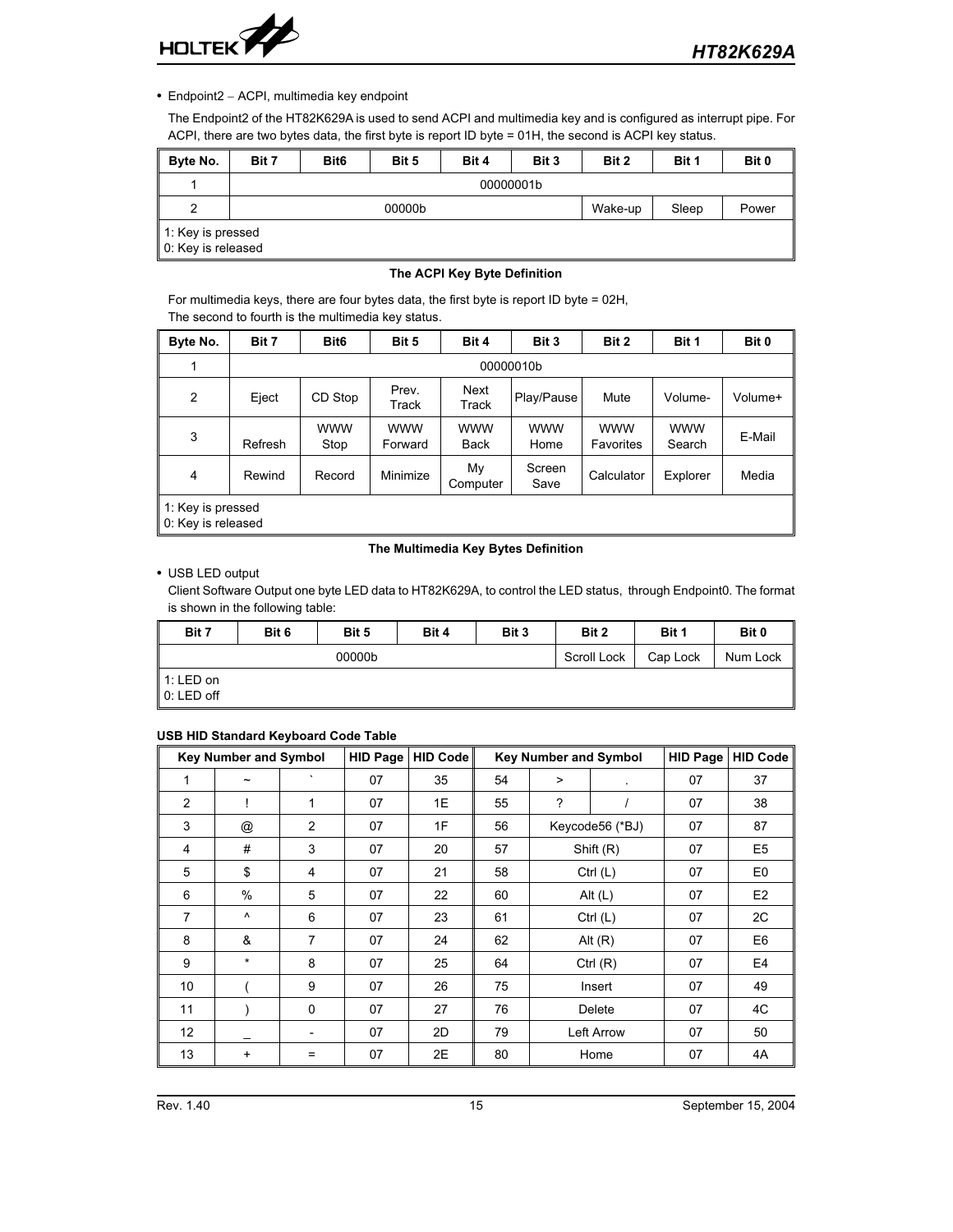

|    | <b>Key Number and Symbol</b> |                      | <b>HID Page</b> | <b>HID Code</b> | <b>Key Number and Symbol</b> |                                  | <b>HID Page</b> | <b>HID Code</b> |               |
|----|------------------------------|----------------------|-----------------|-----------------|------------------------------|----------------------------------|-----------------|-----------------|---------------|
| 14 | Keycode14 (*J)               |                      | 07              | 89              | 81                           |                                  | End             | 07              | 4D            |
| 15 | <b>Back Space</b>            |                      | 07              | 2A              | 83                           |                                  | $\uparrow$      | 07              | 52            |
| 16 | Tab                          |                      | 07              | 2В              | 84                           | ↓                                |                 | 07              | 51            |
| 17 | Q                            |                      | 07              | 14              | 85                           |                                  | PgUp            | 07              | 4B            |
| 18 | W                            |                      | 07              | 1A              | 86                           |                                  | PgDn            | 07              | 4E            |
| 19 | Е                            |                      | 07              | 08              | 89                           |                                  | $\rightarrow$   | 07              | 4F            |
| 20 | ${\sf R}$                    |                      | 07              | 15              | 90                           |                                  | Num Lock        | 07              | 53            |
| 21 | Τ                            |                      | 07              | 17              | 91                           | 7                                | Home            | 07              | 5F            |
| 22 | Υ                            |                      | 07              | 1C              | 92                           | 4                                | $\leftarrow$    | 07              | 5C            |
| 23 | U                            |                      | 07              | 18              | 93                           | $\mathbf{1}$                     | End             | 07              | 59            |
| 24 | I                            |                      | 07              | 0C              | 95                           |                                  | $\prime$        | 07              | 54            |
| 25 | O                            |                      | 07              | 12              | 96                           | 8                                | $\uparrow$      | 07              | 60            |
| 26 | P                            |                      | 07              | 13              | 97                           |                                  | 5               | 07              | 5D            |
| 27 | {                            | ſ                    | 07              | 2F              | 98                           | $\overline{2}$                   | $\downarrow$    | 07              | 5A            |
| 28 | }                            | 1                    | 07              | 30              | 99                           | $\pmb{0}$                        | Ins             | 07              | 62            |
| 29 | Keycode29 (*4)               |                      | 07              | 31              | 100                          | $\star$                          |                 | 07              | 55            |
| 30 | Caps Lock                    |                      | 07              | 39              | 101                          | 9                                | PgUp            | 07              | 61            |
| 31 | Α                            |                      | 07              | 04              | 102                          | 6                                | $\rightarrow$   | 07              | 5E            |
| 32 | S                            |                      | 07              | 16              | 103                          | 3                                | PgDn            | 07              | 5B            |
| 33 | D                            |                      | 07              | 07              | 104                          | $\overline{\phantom{a}}$         | Del             | 07              | 63            |
| 34 | $\mathsf F$                  |                      | 07              | 09              | 105                          |                                  |                 | 07              | 56            |
| 35 | G                            |                      | 07              | 0A              | 106                          | $\begin{array}{c} + \end{array}$ |                 | 07              | 57            |
| 36 | н                            |                      | 07              | 0B              | 107                          |                                  | Keycode107 (*B) | 07              | 85            |
| 37 | J                            |                      | 07              | 0D              | 108                          |                                  | Enter_R         | 07              | 58            |
| 38 | Κ                            |                      | 07              | 0E              | 110                          |                                  | ESC             | 07              | 29            |
| 39 | L                            |                      | $07\,$          | 0F              | 112                          |                                  | F <sub>1</sub>  | 07              | 3A            |
| 40 | $\ddot{\phantom{a}}$         | $\ddot{\phantom{0}}$ | 07              | 33              | 113                          |                                  | F <sub>2</sub>  | 07              | 3B            |
| 41 | $^{\prime\prime}$            | $\bar{r}$            | 07              | 34              | 114                          |                                  | F <sub>3</sub>  | 07              | 3C            |
| 42 | Keycode42 (*5BJ)             |                      | 07              | 32              | 115                          |                                  | F4              | 07              | $3\mathsf{D}$ |
| 43 | Enter_L                      |                      | 07              | 28              | 116                          |                                  | F <sub>5</sub>  | 07              | 3E            |
| 44 | Shift (L)                    |                      | 07              | E <sub>1</sub>  | 117                          |                                  | F <sub>6</sub>  | 07              | 3F            |
| 45 | Keycode45 (*5B)              |                      | 07              | 64              | 118                          |                                  | F7              | 07              | 40            |
| 46 | Ζ                            |                      | 07              | 1D              | 119                          |                                  | F <sub>8</sub>  | 07              | 41            |
| 47 | Χ                            |                      | 07              | 1B              | 120                          |                                  | F9              | 07              | 42            |
| 48 | С                            |                      | 07              | 06              | 121                          |                                  | F10             | 07              | 43            |
| 49 | V                            |                      | 07              | 19              | 122                          |                                  | F11             | 07              | 44            |
| 50 | В                            |                      | 07              | 05              | 123                          |                                  | F12             | 07              | 45            |
| 51 | N                            |                      | 07              | 11              | 124                          |                                  | Print Screen    | 07              | 46            |
| 52 | М                            |                      | $07\,$          | $10\,$          | 125                          |                                  | Scroll Lock     | 07              | 47            |
| 53 | $\,<$                        | $\,$                 | 07              | 36              | 126                          |                                  | Pause           | $07\,$          | 48            |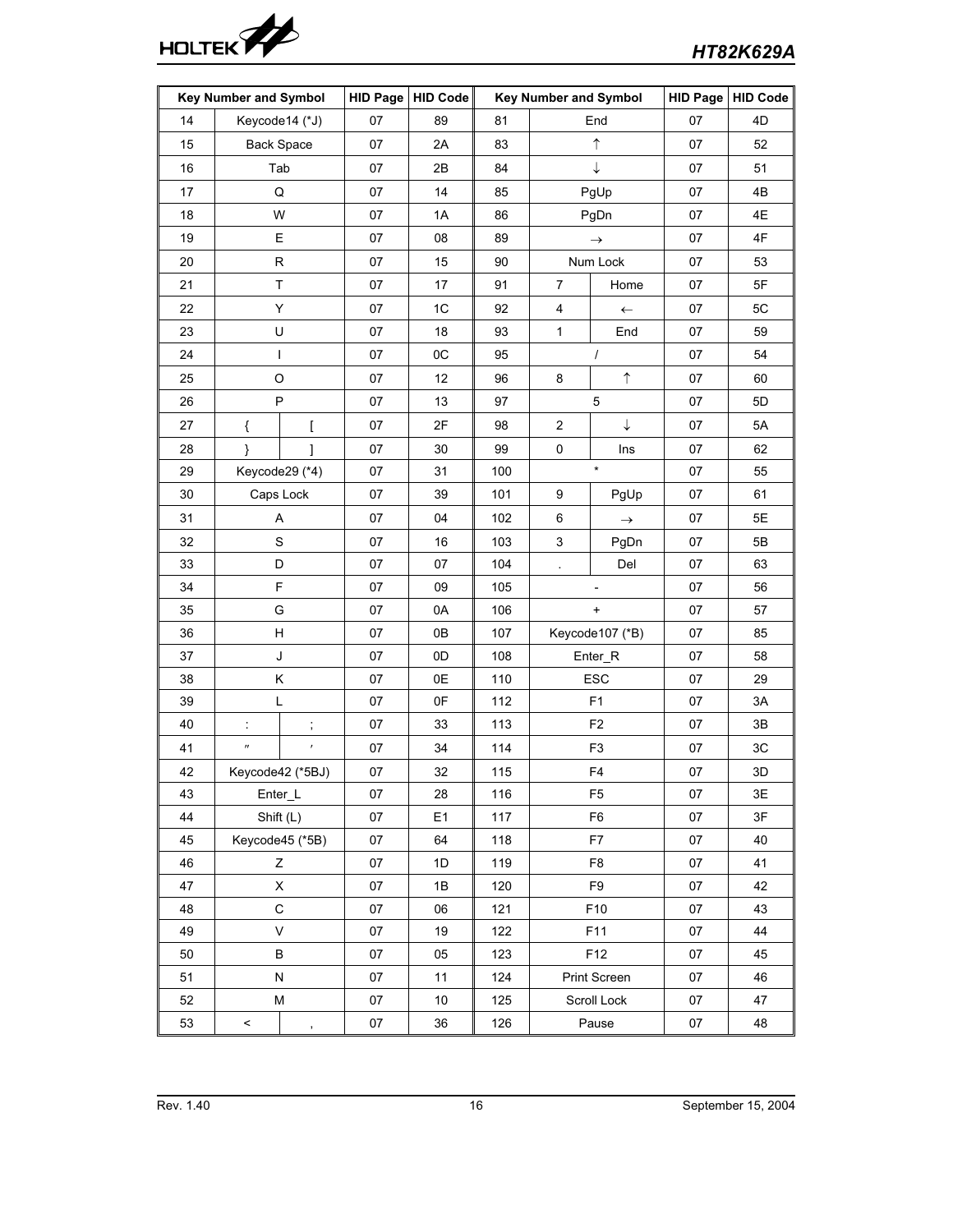

| <b>Key Number and Symbol</b> | <sup>∣</sup> HID Paqe ∣ HID Code ∥ | <b>Key Number and Symbol</b> | HID Page   HID Code |
|------------------------------|------------------------------------|------------------------------|---------------------|
| $*$ 4 – 104 Keyboard Only    |                                    | *B – 107 Keyboard Only       |                     |
| $*5 - 105$ Keyboard Only     |                                    | *J – 109 Keyboard Only       |                     |

|                   | <b>Key Number and Symbol</b> | <b>HID Page</b> | <b>HID Code</b> |
|-------------------|------------------------------|-----------------|-----------------|
| 131 $(^{\ast}$ J) | Japanese J131                | 07              | 8B              |
| 132 $(1)$         | Japanese J132                | 07              | 8A              |
| $133$ ( $^*$ J)   | Japanese J133                | 07              | 88              |
| 150               | Korea KC-L, Key Hangul       | 07              | 90              |
| 151               | Korea KC-R, Key Hanja        | 07              | 91              |
| <b>ACPI</b>       | Power                        | 01              | 81              |
| <b>ACPI</b>       | Sleep                        | 01              | 82              |
| <b>ACPI</b>       | Wake-up                      | 01              | 83              |
| Windows Key       | L WIN                        | 07              | E <sub>3</sub>  |
| Windows Key       | R WIN                        | 07              | E7              |
| Windows Key       | <b>APP</b>                   | 07              | 65              |

| Multimedia Key Number and Symbol | <b>HID Page</b> | <b>HID Code</b> |  |  |  |  |
|----------------------------------|-----------------|-----------------|--|--|--|--|
| E-Mail                           | 0C              | 018A            |  |  |  |  |
| <b>WWW Home</b>                  | 0C              | 0223            |  |  |  |  |
| <b>WWW Favorites</b>             | 0C              | 022A            |  |  |  |  |
| <b>WWW Search</b>                | 0C              | 0221            |  |  |  |  |
| <b>WWW Refresh</b>               | 0C              | 0227            |  |  |  |  |
| <b>WWW Stop</b>                  | 0C              | 0226            |  |  |  |  |
| <b>WWW Forward</b>               | 0C              | 0225            |  |  |  |  |
| <b>WWW Back</b>                  | 0C              | 0224            |  |  |  |  |
| Media                            | 0C              | 0183            |  |  |  |  |
| Play/Pause                       | 0C              | 00CD            |  |  |  |  |
| CD Stop                          | 0 <sup>C</sup>  | 00B7            |  |  |  |  |
| Prev Track                       | 0C              | 00B6            |  |  |  |  |
| Next Track                       | OC              | 00B5            |  |  |  |  |
| Volume+                          | 0C              | 00E9            |  |  |  |  |
| Volume-                          | 0C              | 00EA            |  |  |  |  |
| Mute                             | 0C              | 00E2            |  |  |  |  |
| My Computer                      | 0C              | 0194            |  |  |  |  |
| Calculator                       | 0C              | 0192            |  |  |  |  |
| The following keys need a driver |                 |                 |  |  |  |  |
| Explorer (Internet Browser)      | 0C              | 0196            |  |  |  |  |
| <b>Screen Save</b>               | 0C              | 019E            |  |  |  |  |
| Record                           | 0 <sup>C</sup>  | 00B2            |  |  |  |  |
| Rewind                           | 0C              | 00B4            |  |  |  |  |
| Minimize                         | OC              | 0206            |  |  |  |  |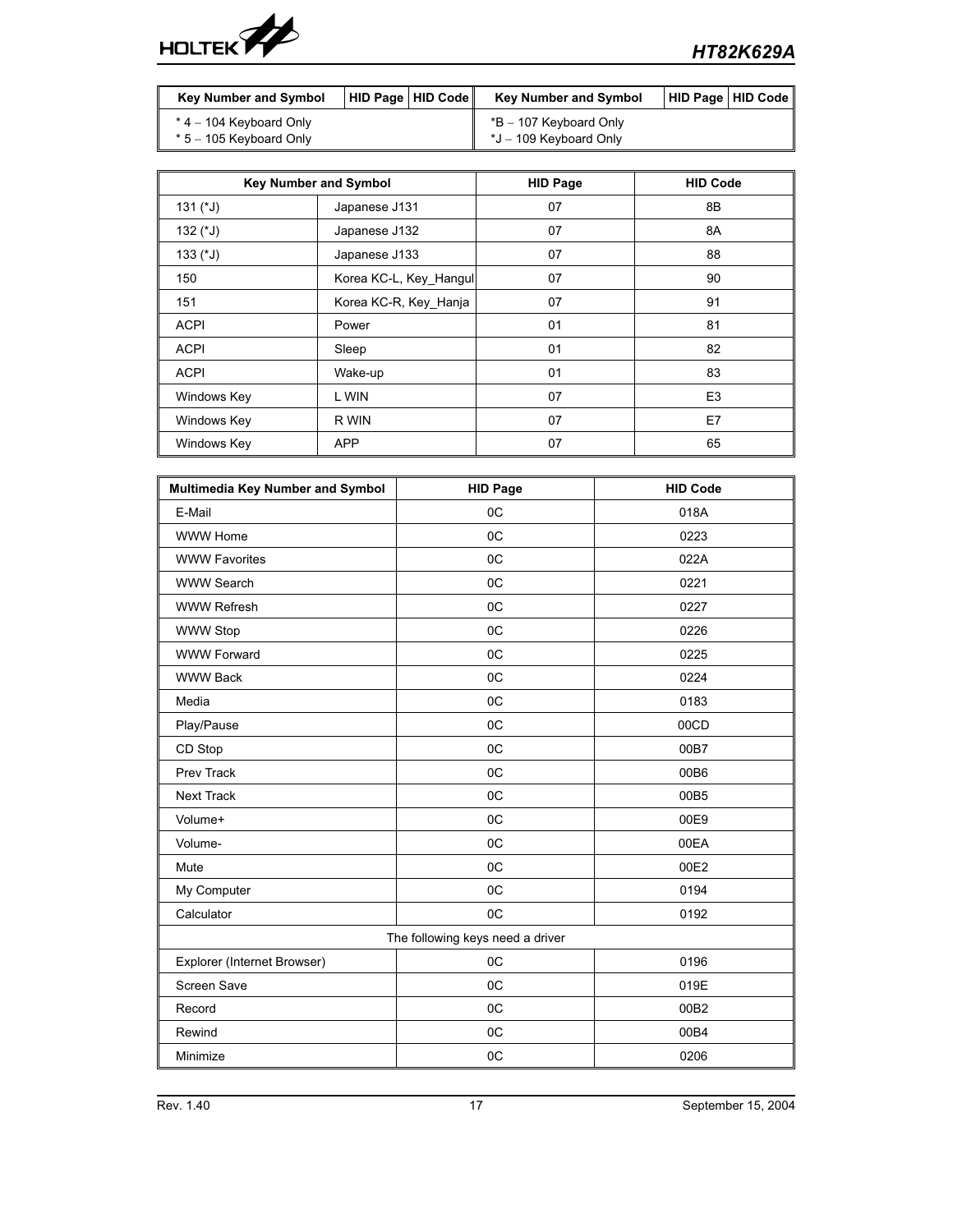

# **Function Key Usage**

|                    | <b>Status</b>         |                    |                |                    |                          |                         |                  |                                                                                       |  |
|--------------------|-----------------------|--------------------|----------------|--------------------|--------------------------|-------------------------|------------------|---------------------------------------------------------------------------------------|--|
| Key                | <b>Fn</b>             | <b>Num</b><br>Lock | <b>Fn</b>      | <b>Num</b><br>Lock | F <sub>n</sub>           | <b>Num</b><br>Lock      | <b>Fn</b>        | <b>Num</b><br>Lock                                                                    |  |
| Location           | <b>OFF</b>            | <b>OFF</b>         | ON             | <b>OFF</b>         | <b>OFF</b>               | ON                      | ON               | ON                                                                                    |  |
| $\overline{7}$     | &7                    |                    | Home           |                    |                          | $\overline{7}$          |                  | $\overline{7}$                                                                        |  |
| 8                  | $^{\ast}8$            |                    | $\uparrow$     |                    | $\bf 8$                  |                         | $\bf 8$          |                                                                                       |  |
| 9                  | (9)                   |                    | PgUp           |                    | $\boldsymbol{9}$         |                         | $\boldsymbol{9}$ |                                                                                       |  |
| $\mathsf 0$        | )0                    |                    | $^\star$       |                    | $\star$                  |                         | $\mathbf 0$      |                                                                                       |  |
| U                  | U                     |                    | $\leftarrow$   |                    |                          | $\overline{\mathbf{4}}$ |                  | U                                                                                     |  |
| $\mathbf{I}$       |                       | $\mathbf{I}$       |                |                    | 5                        |                         |                  | $\mathbf{I}$                                                                          |  |
| $\mathsf O$        | $\hbox{O}$            |                    | $\rightarrow$  |                    | 6                        |                         | $\circ$          |                                                                                       |  |
| P                  | P                     |                    | $\overline{a}$ |                    | $\overline{\phantom{a}}$ |                         | $\mathsf{P}$     |                                                                                       |  |
| J                  | J                     |                    | End            |                    | $\mathbf{1}$             |                         | J                |                                                                                       |  |
| Κ                  | Κ                     |                    | $\downarrow$   |                    | $\overline{c}$           |                         | Κ                |                                                                                       |  |
| $\mathsf L$        | L                     |                    | PgDn           |                    | 3                        |                         | L                |                                                                                       |  |
| $\dddot{\cdot}$    | $\dddot{\phantom{1}}$ |                    | $\ddot{}$      |                    | $\pmb{+}$                |                         |                  | $\ddot{\cdot}$                                                                        |  |
| M                  | M                     |                    | Ins            |                    | $\mathsf 0$              |                         |                  | $\mathsf{M}% _{T}=\mathsf{M}_{T}\!\left( a,b\right) ,\ \mathsf{M}_{T}=\mathsf{M}_{T}$ |  |
| >.                 | $\geq$ .              |                    | Del            |                    | $\Box$                   |                         |                  | >.                                                                                    |  |
| $\gamma/$          | $\gamma/$             |                    |                | $\prime$           |                          | $\cal I$                |                  | $\gamma/$                                                                             |  |
| Enter              | Enter (L)             |                    | Enter(R)       |                    | Enter(R)                 |                         | Enter(L)         |                                                                                       |  |
| F1/F11             | F1                    |                    | F11            |                    | F1                       |                         | F11              |                                                                                       |  |
| F2/F12             | $\mathsf{F}2$         |                    | F12            |                    | F <sub>2</sub>           | F12                     |                  |                                                                                       |  |
| F10/<br>ScrLock    | F10                   |                    | ScrLock        |                    | F10                      |                         | ScrLock          |                                                                                       |  |
| ↑/PgUp             | $\uparrow$            |                    | Page Up        |                    | $\uparrow$               |                         | Page Up          |                                                                                       |  |
| $\downarrow$ /PgDn | $\downarrow$          |                    | Page Down      |                    | $\downarrow$             |                         | Page Down        |                                                                                       |  |
| $\leftarrow$ /Home | $\leftarrow$          |                    | Home           |                    | $\leftarrow$             |                         | Home             |                                                                                       |  |
| $\rightarrow$ /End | $\rightarrow$         |                    | End            |                    | $\rightarrow$            |                         | End              |                                                                                       |  |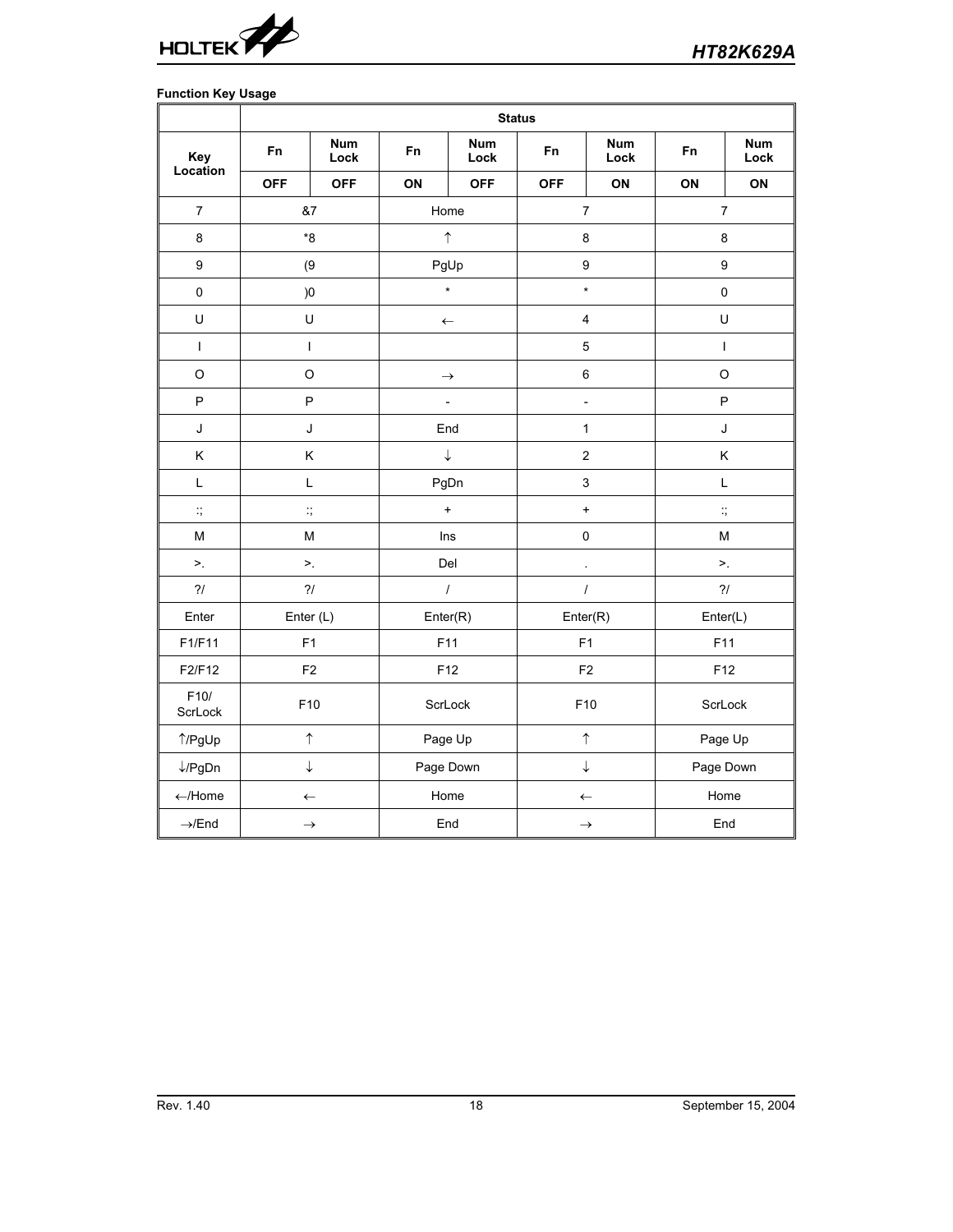

# **Key Matrix**

|                | R0/PA0                           | <b>R1/PA1</b>    | <b>R2/PA2</b>      | <b>R3/PA3</b>         | R4/PA4                    | <b>R5/PA5</b>         | R6/PA6                           | <b>R7/PA7</b>             |
|----------------|----------------------------------|------------------|--------------------|-----------------------|---------------------------|-----------------------|----------------------------------|---------------------------|
| C0/PB0         | <b>PAUSE</b>                     | Pre Track        | Stop               | Play/Pause            | CTRL-R                    | <b>Next Track</b>     | CTRL-L                           | F <sub>5</sub>            |
|                | 126                              |                  |                    |                       | 64                        |                       | 58                               | 116                       |
| C1/PB1         | Q                                | <b>TAB</b>       | Α                  | <b>ESC</b>            | Z                         | N-CHG                 | $'(\sim)$                        | 1(!)                      |
|                | 17                               | 16               | 31                 | 110                   | 46                        | 131                   | $\mathbf{1}$                     | $\mathbf{2}^{\prime}$     |
| C2/PB2         | W                                | CAPS             | $\mathsf S$        | $ (\langle \rangle)$  | X                         | <b>CHG</b>            | F <sub>1</sub>                   | $2(\textcircled{a})$      |
|                | 18                               | 30               | 32                 | 45                    | 47                        | 132                   | 112                              | 3                         |
| C3/PB3         | E                                | F <sub>3</sub>   | D                  | F <sub>4</sub>        | $\mathsf{C}$              | <b>ROMA</b>           | F <sub>2</sub>                   | 3(#)                      |
|                | 19                               | 114              | 33                 | 115                   | 48                        | 133                   | 113                              | 4                         |
| C4/PB4         | R                                | T.               | F                  | G                     | $\vee$                    | B                     | 5(%)                             | $4({\$})$                 |
|                | 20                               | 21               | 34                 | 35                    | 49                        | 50                    | 6                                | 5                         |
| C5/PB5         | U<br>23                          | Y<br>22          | J<br>37            | H<br>36               | M<br>52                   | N<br>51               | $6(^{\wedge})$<br>$\overline{7}$ | 7(8)                      |
|                |                                  |                  |                    |                       |                           |                       |                                  | 8                         |
| C6/PB6         | $\mathbf{I}$<br>24               | J()<br>28        | Κ<br>38            | F <sub>6</sub><br>117 | ,(<)<br>53                | $\setminus (-)$<br>56 | $= (+)$<br>13                    | $8(*)$<br>9               |
|                | $\circ$                          | F7               | L                  |                       | . (>)                     |                       | F <sub>8</sub>                   |                           |
| C7/PB7         | 25                               | 118              | 39                 |                       | 54                        | <b>APP</b>            | 119                              | 9('('))<br>10             |
|                | 7(Home)                          | $4(\leftarrow)$  | 1(End)             | <b>SPACE</b>          | <b>NUM LOCK</b>           | $\downarrow$          | <b>DEL</b>                       | <b>POWER</b>              |
| C8/PD0         | 91                               | 92               | 93                 | 61                    | 90                        | 84                    | 76                               |                           |
|                | ()                               | <b>BACK</b>      | $\setminus$ ( )    | F11                   | <b>ENTER-L</b>            | F12                   | F <sub>9</sub>                   | F10                       |
| C9/PD1         | 14                               | 15               | 29                 | 122                   | 43                        | 123                   | 120                              | 121                       |
|                | <b>SCROLL</b>                    |                  | Vol-               | ALT-L                 | Vol+                      | ALT-R                 | Mute                             | <b>PRINT</b>              |
| <b>C10/PD2</b> | 125                              |                  |                    | 60                    |                           | 62                    |                                  | <b>SCREEN</b>             |
| C11/PD3        | P                                | $[$ ({)          | ; (.)              | '('')                 | $\vert(\mathcal{N})\vert$ | /(?)                  | $\overline{(-)}$                 | 0(')'                     |
|                | 26                               | 27               | 40                 | 41                    | 42                        | 55                    | 12                               | 11                        |
| C12/PD4        | Screen<br>Save                   | WIN-L            |                    | Rec                   | Rew                       | Min                   | Eject                            | F10/<br>Scroll            |
| C13/PD5        | KC-L                             |                  | WIN-R              | 00                    | 000                       |                       | F2/F12                           | KC-R                      |
|                | 150                              |                  |                    |                       |                           |                       |                                  | 151                       |
| <b>C14/PD6</b> | Media                            | E-mail           | <b>WWW</b><br>Home | <b>WWW</b><br>Back    | <b>WWW</b><br>Forward     | <b>WWW</b><br>Stop    | <b>WWW</b><br>Refresh            | <b>WWW</b><br><b>Bkmk</b> |
|                | My                               |                  | $\uparrow$         | $\downarrow$          | $\leftarrow$ /            | $\rightarrow$ /       |                                  |                           |
| C15/PD7        | Computer                         | Calculator       | Page Up            | Page Down             | Home                      | <b>END</b>            | Explorer                         |                           |
| C16/PC4        | Wake-up                          | SHIFT-L<br>44    | SHIFT-R<br>57      | <b>WWW</b><br>Search  |                           |                       | F1/F11                           | <b>FN</b>                 |
|                | $\begin{array}{c} + \end{array}$ | $\cdot$          | ENTER-R            | $\uparrow$            |                           | $\leftarrow$          | HOME                             | <b>END</b>                |
| <b>C17/PC5</b> | 106                              | 107              | 108                | 83                    |                           | 79                    | 80                               | 81                        |
|                | 9(PgUp)                          | $6(\rightarrow)$ | 3(PgDn)            | (Del)                 | $\star$                   |                       | PgUp                             | PgDn                      |
| C18/PC6        | 101                              | 102              | 103                | 104                   | 100                       | 105                   | 85                               | 86                        |
|                | 8(1)                             | 5                | $2(\downarrow)$    | O(lns)                | $\prime$                  | $\rightarrow$         | <b>INS</b>                       |                           |
| C19/PC7        | 96                               | 97               | 98                 | 99                    | 95                        | 89                    | 75                               | <b>SLEEP</b>              |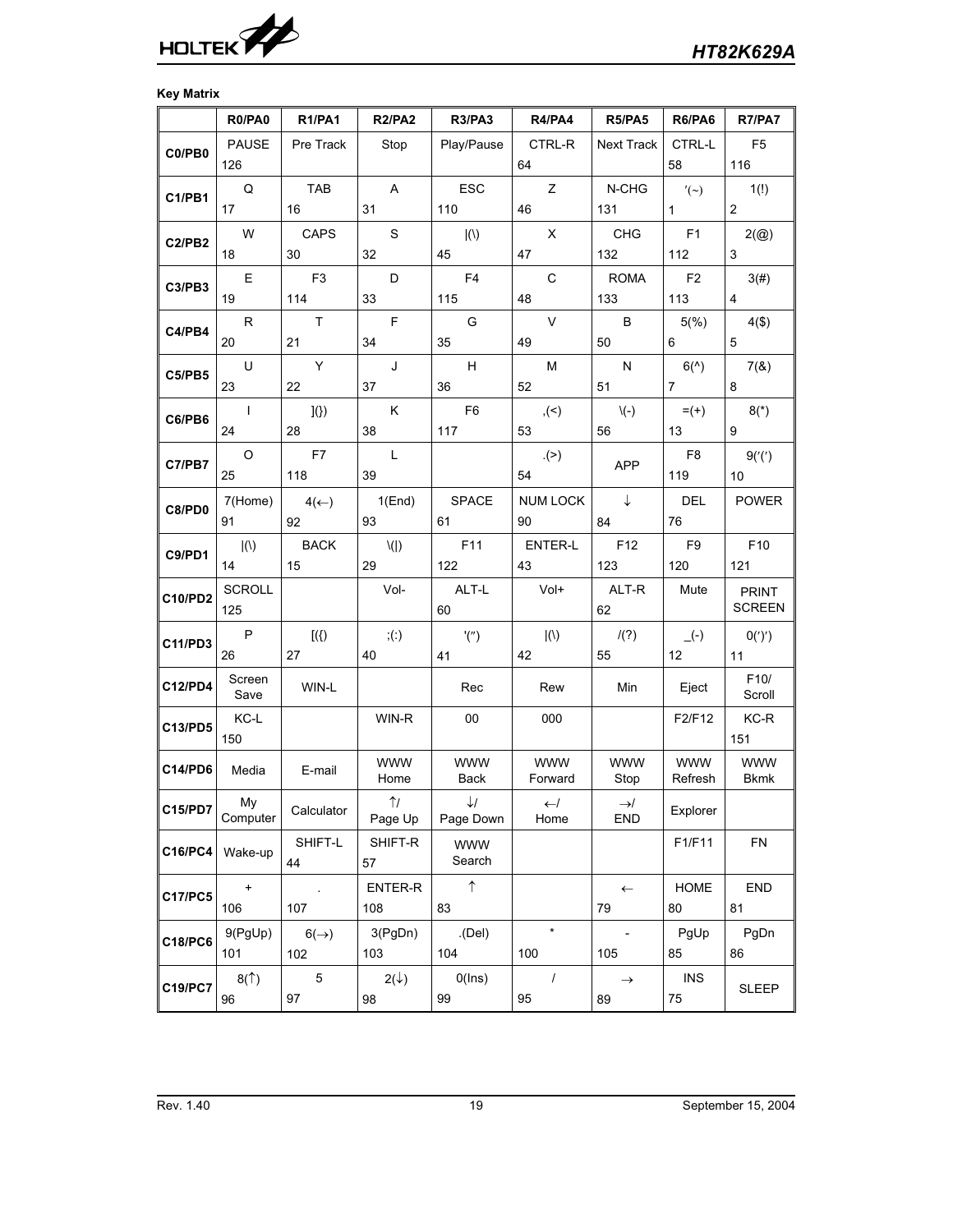

The following table shows which key needs a driver in the different OS

| ΟS                          | <b>Key Need Drive</b>                                                                                                                                                                               |  |  |  |  |
|-----------------------------|-----------------------------------------------------------------------------------------------------------------------------------------------------------------------------------------------------|--|--|--|--|
| MS DOS, Win95               | • Media, My computer, Calculator<br>• E-mail, WWW Home, WWW Back, WWW Forward, WWW Stop, WWW Refresh,<br>WWW Favorite, WWW Search                                                                   |  |  |  |  |
|                             | • Vol-, Vol+, Mute, Pre Track, CD Stop, Play/Pause, Next Track<br>• Rec, Rew, Min, Eject, Screen Save, Explorer<br>• Power, Wake-up, Sleep                                                          |  |  |  |  |
| <b>Win 98</b>               | • Media, My computer, Calculator<br>• E-mail, WWW Home, WWW Back, WWW Forward, WWW Stop, WWW Refresh,<br>WWW Favorite, WWW Search<br>• Vol-, Vol+, Mute, Pre Track, CD Stop, Play/Pause, Next Track |  |  |  |  |
| Win ME, Win 2K, Win $XP$  . | • Rec, Rew, Min, Eject, Screen Save, Explorer<br>Rec, Rew, Min, Eject, Screen Save, Explorer                                                                                                        |  |  |  |  |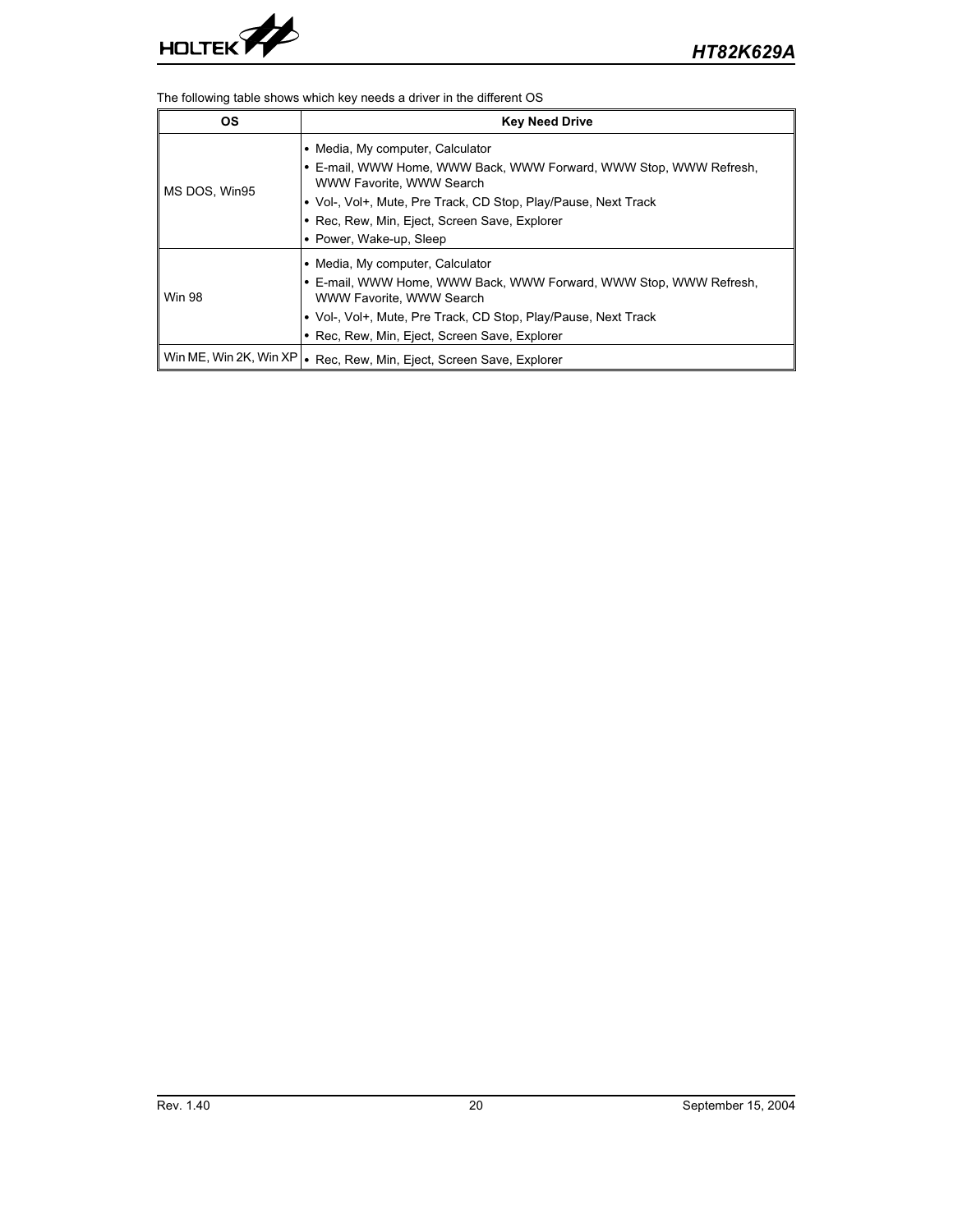

# **Application Circuits**



Note: For single side PCB, the GND should be routed first. Avoid routing the GND line and VDD line with jumping wires.

The GND and VDD lines should be as wide as possible, also it is recommended that the GND and VDD lines are placed in an empty area, in order to increase their area. Wherever possible the GND plane should surround pins such as OSCI, OSCO, VDD, V330, RESET etc and other related circuits to minimize the noise effects.

The GND/VDD loop area should be minimized. Try to keep GND and VDD lines parallel.

The external 22 $\Omega$  resistor and  $0.01\mu$ F capacitor connected to the VDD pin should be placed as close as possible to the VDD pin.

Allow room in the layout for the  $0.1\mu$ F capacitor that is connected to the VDD pin. This capacitor should be connected as close as possible to the VDD pin. The function of this capacitor is to filter out high frequency noise.

The lines connecting the OSCI and OSCO pins to the crystal must be kept as short as possible to minimize any cross coupling of noise from these pins.

The  $0.1\mu$ F capacitor connected to the RESET pin should be placed as close as possible to the RESET pin. The function of this capacitor is to filter out high frequency noise to minimize the possibility of a glitch on this line causing a false reset.

The  $0.1\mu$ F capacitor connected to the V33O pin should be placed as close as possible to the V33O pin.

The USBD+ and USBD- lines to the USB connector should be kept as short as possible and should not be placed close to the other lines to reduce the possibility of noise coupling into other lines. The externally connected 1.5 $k\Omega$  resistor connected to the USBD- pin should be placed as close to as possible the USBD- pin.

The USB cable should preferably have proper shielding.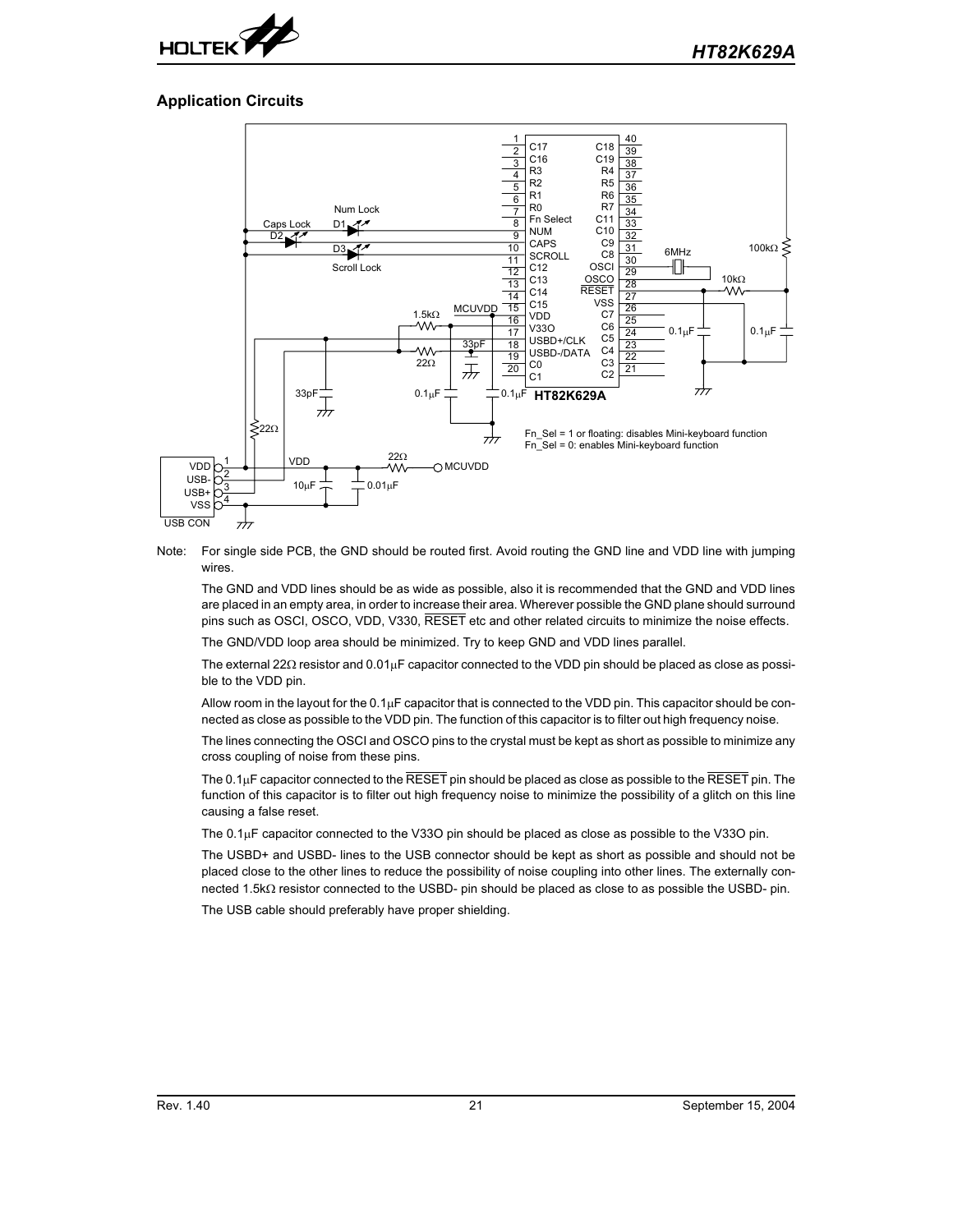

# **Package Information**

**40-pin DIP (600mil) outline dimensions**







| Symbol   | <b>Dimensions in mil</b> |     |              |  |  |
|----------|--------------------------|-----|--------------|--|--|
|          | Min.<br>Nom.             |     | Max.         |  |  |
| Α        | 2045                     |     | 2065         |  |  |
| B        | 535                      |     | 555          |  |  |
| C        | 145                      |     | 155          |  |  |
| D        | 125                      |     | 145          |  |  |
| E        | 16                       |     | 20           |  |  |
| F        | 50                       |     | 70           |  |  |
| G        |                          | 100 |              |  |  |
| H        | 595                      |     | 615          |  |  |
|          | 635                      |     | 670          |  |  |
| $\alpha$ | $0^{\circ}$              |     | $15^{\circ}$ |  |  |